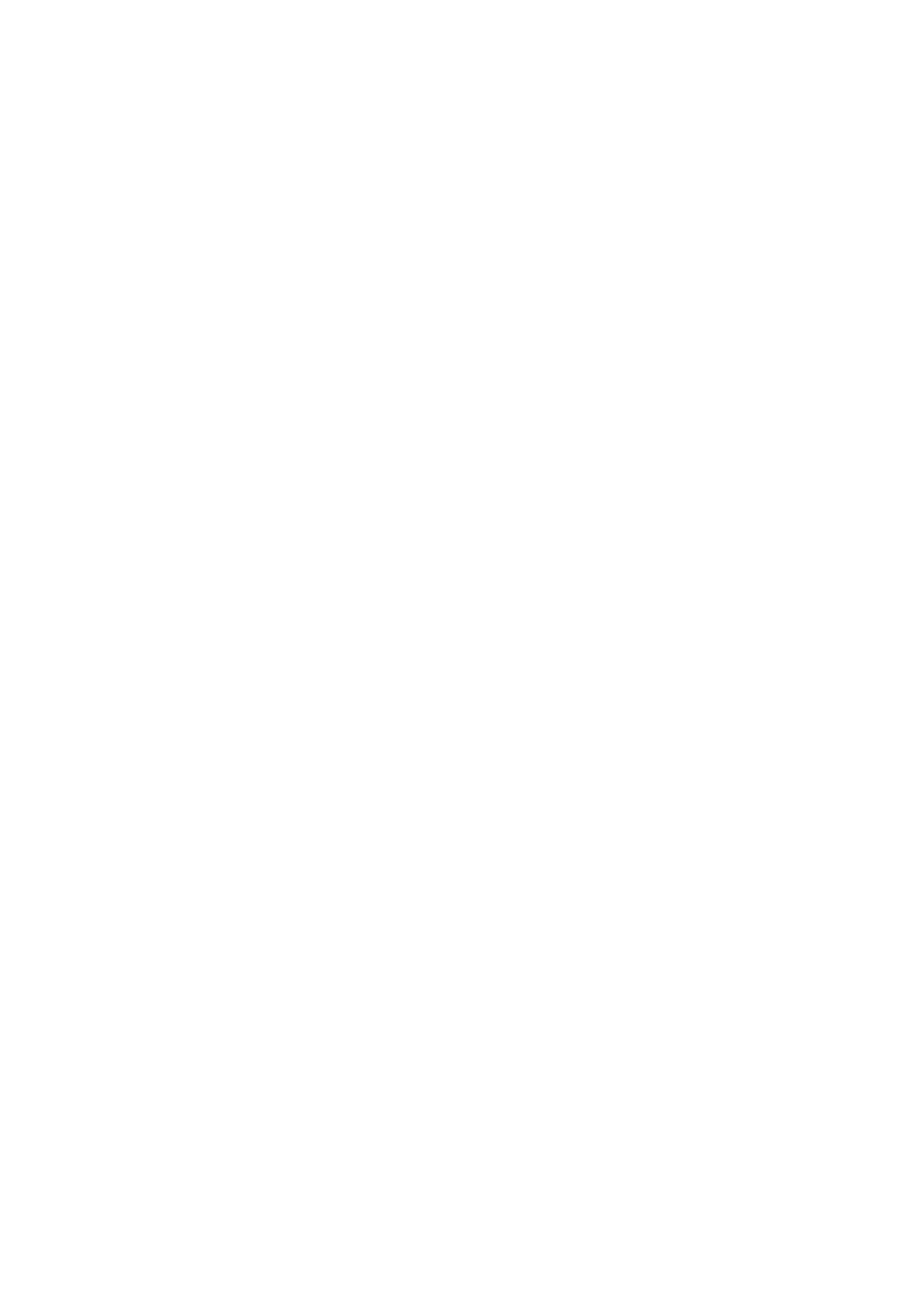# iPads in Higher Education:

*Proceedings of the 1st International Conference on the Use of iPads in Higher Education (ihe2014)* 

Edited by

Nicos Souleles and Claire Pillar

Cambridge **Scholars** Publishing

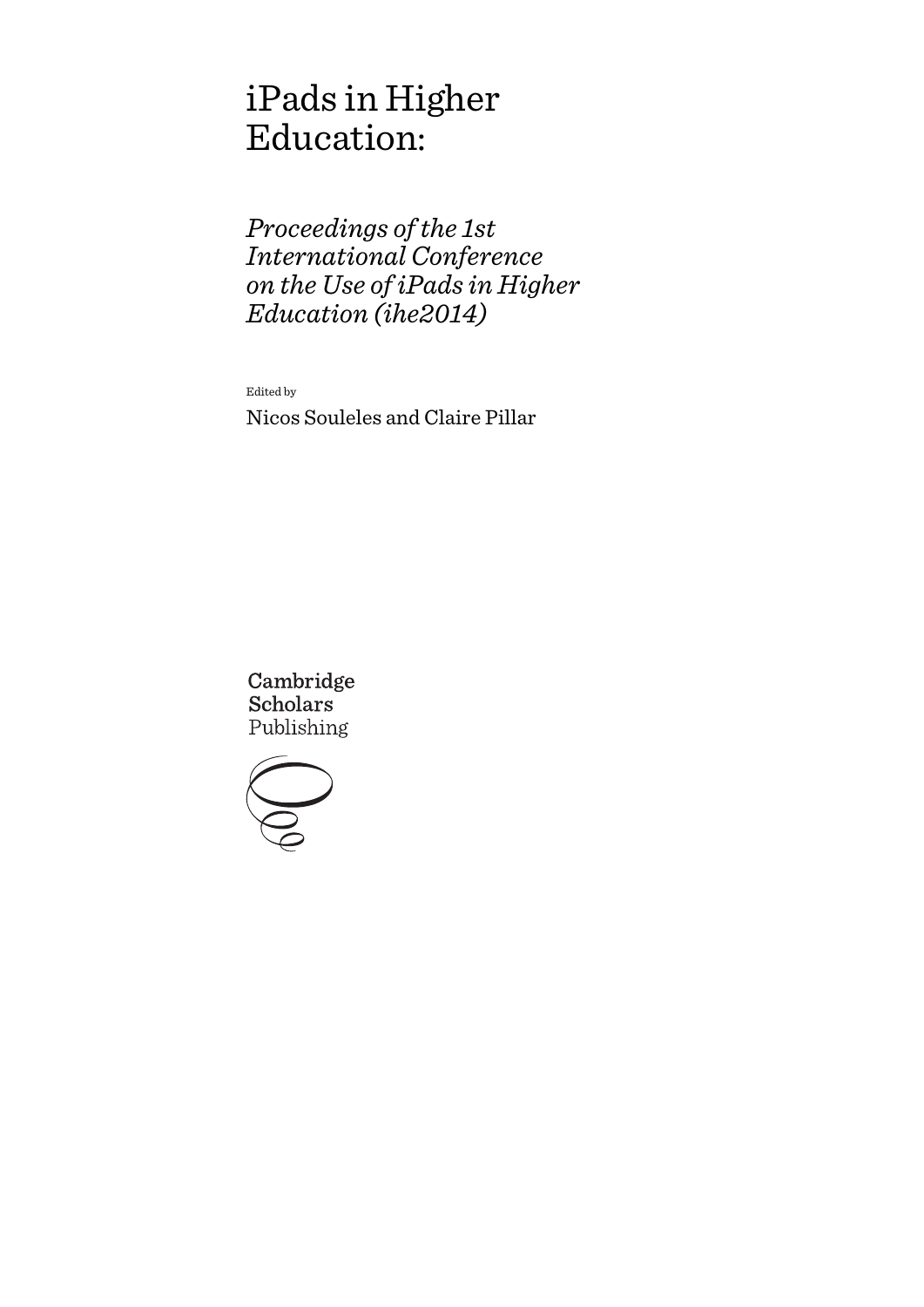iPads in Higher Education: Proceedings of the 1st International Conference on the Use of iPads in Higher Education (ihe2014)

Edited by Nicos Souleles and Claire Pillar

This book first published 2015

Cambridge Scholars Publishing

Lady Stephenson Library, Newcastle upon Tyne, NE6 2PA, UK

British Library Cataloguing in Publication Data A catalogue record for this book is available from the British Library

Copyright © 2015 by Nicos Souleles, Claire Pillar and contributors

All rights for this book reserved. No part of this book may be reproduced, stored in a retrieval system, or transmitted, in any form or by any means, electronic, mechanical, photocopying, recording or otherwise, without the prior permission of the copyright owner.

ISBN (10): 1-4438-7626-7 ISBN (13): 978-1-4438-7626-1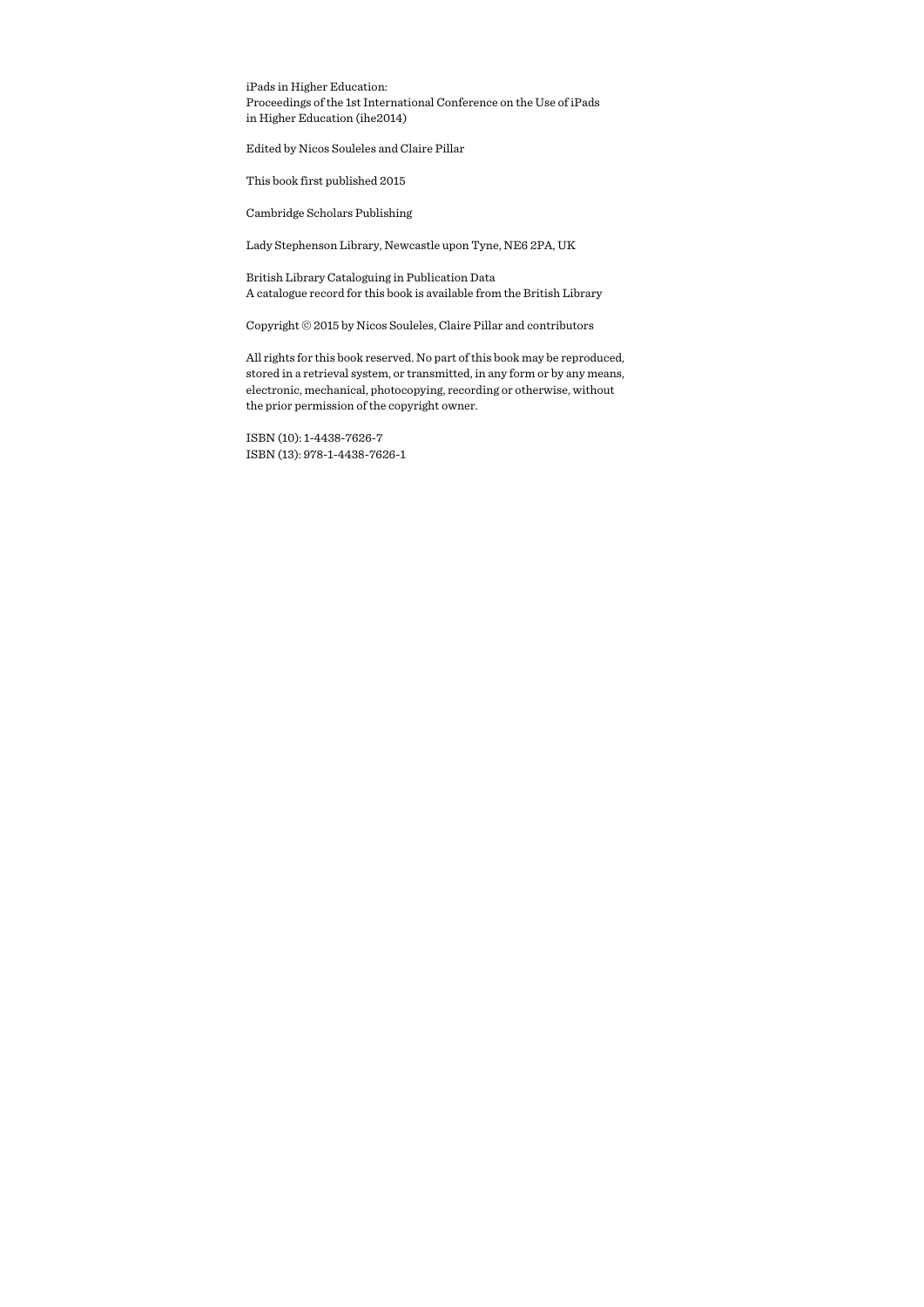## TABLE OF CONTENTS

| Using iPads as a Dynamic Learning Tool to Develop Skills in Graphic<br>Elisabete Cidre                                                                                                      |
|---------------------------------------------------------------------------------------------------------------------------------------------------------------------------------------------|
| iPadagogy: iPads as Drivers of Transforming Practice in Teaching<br>Paul Hopkins and Kevin Burden                                                                                           |
| iPads as Collaborative Tools to Enhance Biological Identification<br>Sarah L. Taylor and Trish Procter                                                                                      |
| Using the Keynote App as a Research Tool: A Case Study in Medical<br>Veronica Mitchell                                                                                                      |
| Embedding the iPad as a Learning and Teaching Tool: A Case Study<br>of Staff and Student Perspectives in a Management School 39<br>Mary Morrison, Jean Leah, Fiona Harvey and Carol Masters |
| Give Them a Fishing Rod The Use of iPads by Education Students 62<br>Liat Eyal                                                                                                              |
| The Use of the iPad in a First-Year Introductory Physics Course  70<br>Brandon van der Ventel and Richard Newman                                                                            |
| Bridging the Gap: Preparing the App Generation for Higher Education 85<br>Rebecca Osborne and Sabba N. Quidwai                                                                              |
| Student Perceptions of the Success of an iPad-Based Reading<br>Emily Saavedra and Dawn Murray                                                                                               |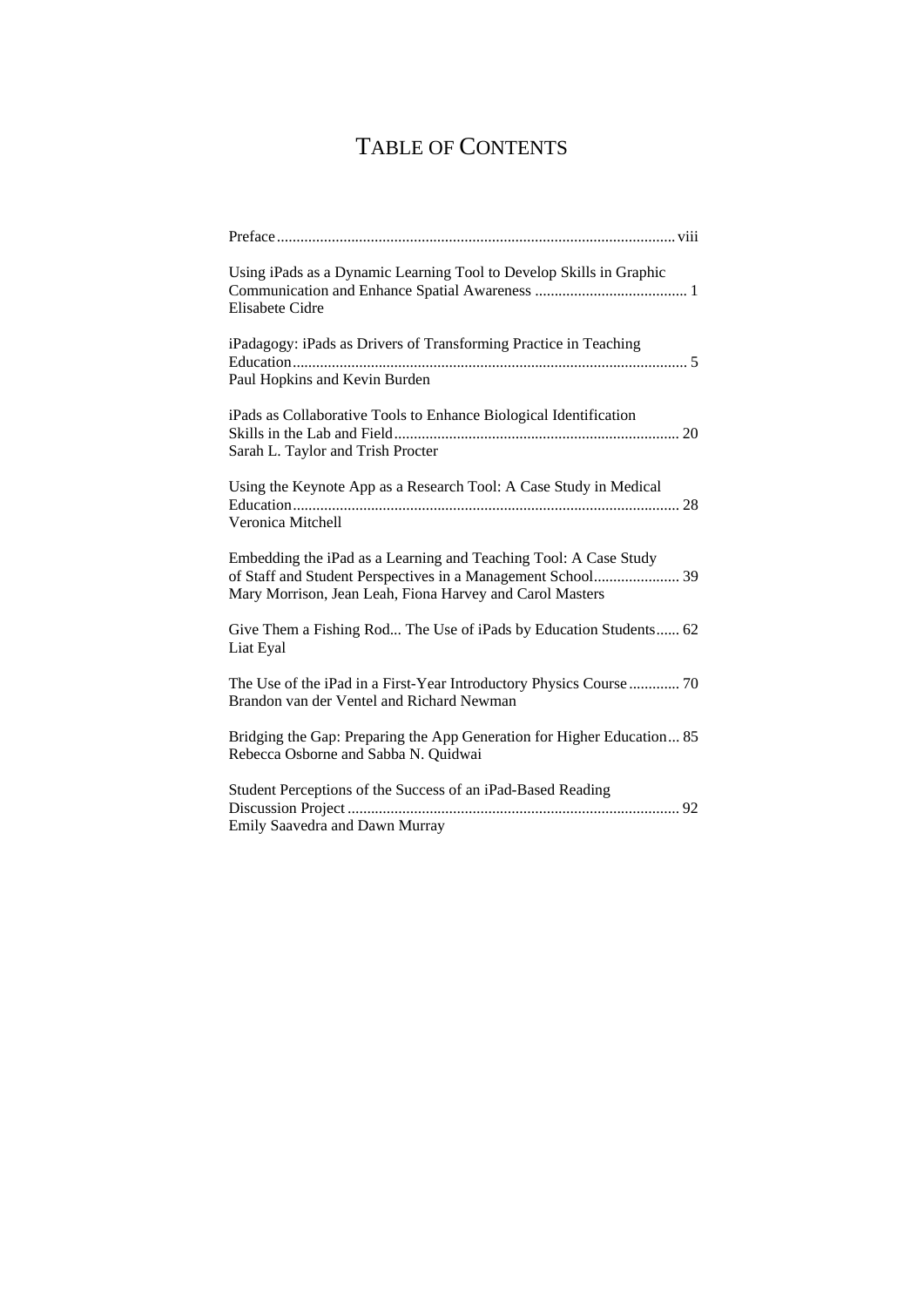| iPads at the University of Western Sydney (UWS): Initiating Institutional                                                                                                                                                                 |
|-------------------------------------------------------------------------------------------------------------------------------------------------------------------------------------------------------------------------------------------|
| Lynnae Rankine and Dennis Macnamara                                                                                                                                                                                                       |
| iPad Use in Fieldwork: Formal and Informal Use to Enhance Pedagogical<br>Practice in a Bring Your Own Technology World  110<br>Brian W. Whalley, Derek France, Julian R. Park, Alice L. Mauchline,<br>Victoria Powell and Katharine Welsh |
| Student Teaching with iPads: Incorporating Modern Digital Tools<br>Kimberly L. Tohill                                                                                                                                                     |
| Exploring How Educators Incorporate iPads in Learning and Instruction:<br>Expectations, Experiences, and Reflections of Education Students<br>and Faculty in a Digital Media Master's Programme 144<br>Benjamin Baab and John Bansavich   |
| Using iPads to Increase the Level of Student Engagement in the Peer<br>Anita Backhouse, Ian Wilson and Daniel Mackley                                                                                                                     |
| Implementing iPads as Personal Learning Devices: Making the Paperless<br>Sharon Altena                                                                                                                                                    |
| Adoption and Knowledge Continuum in the iPad-enhanced Classroom:<br>Oliver Young and Richard Tresidder                                                                                                                                    |
| iPads, Coffee and Cake: Becoming Experts Together - Informal Learning<br>Fiona Harvey and Tamsyn Smith                                                                                                                                    |
| Using iPads to Enable Cultural Change in Technology-Enhanced<br><b>Steven Furnell</b>                                                                                                                                                     |
| Comparing Student and Faculty Perceptions on the Instructional Value<br>Nicos Souleles, Stefania Savva, Hilary Watters and Angela Annesley                                                                                                |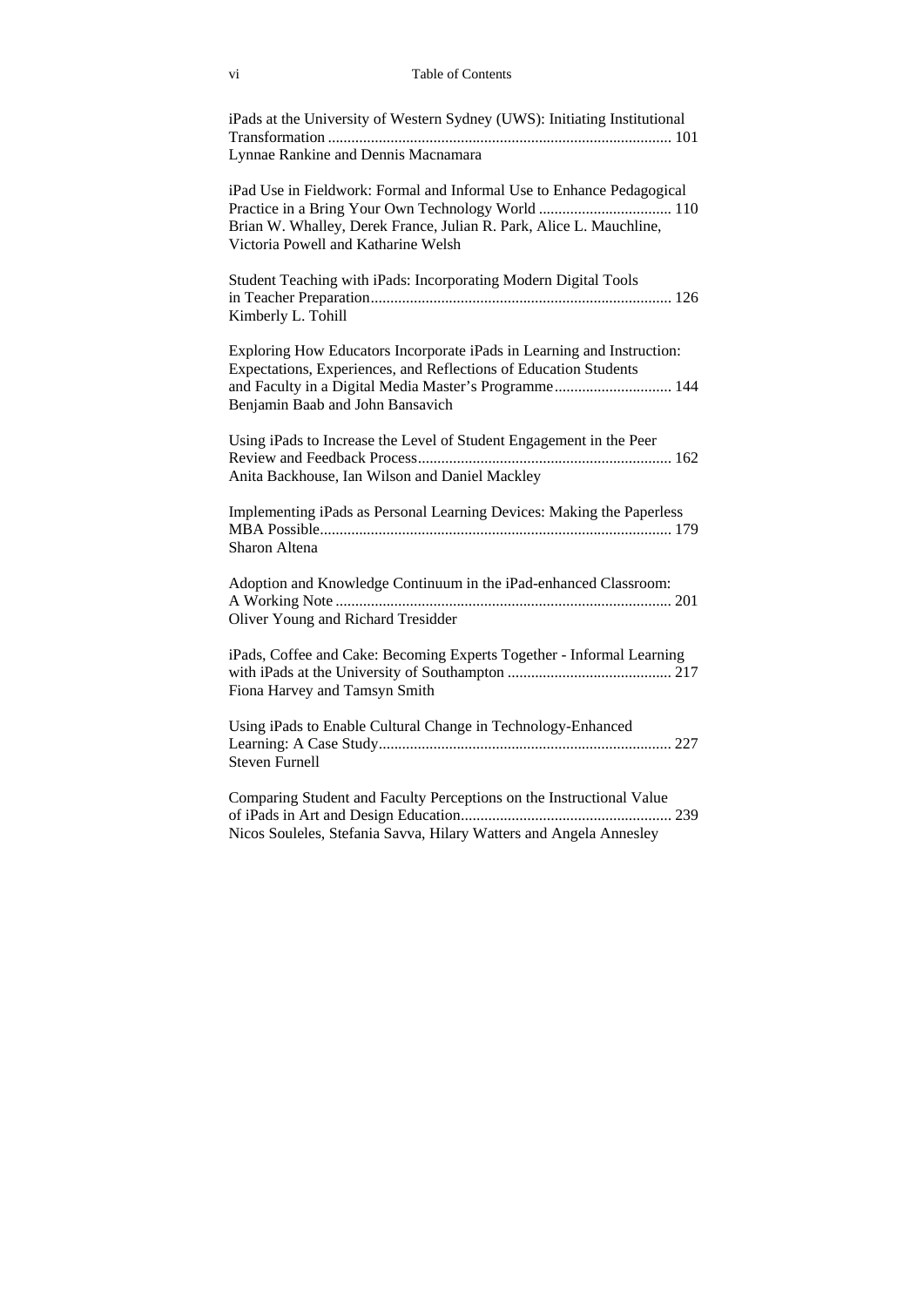| iPads in Higher Education |  |
|---------------------------|--|
|---------------------------|--|

| Hagit Meishar Tal, Yael Sneh and Arnon Medzini                                                                                                                                 |
|--------------------------------------------------------------------------------------------------------------------------------------------------------------------------------|
| A Case Study on Using iPads to Encourage Collaborative Learning<br>Aekaterini Mavri, Fernando Loizides and Nicos Souleles                                                      |
| The Usability, Functionality and Acceptance of iPads in Healthcare<br>Practice: A Study of Physiotherapy and Occupational Therapy Students<br>Adefila Arinola and Lynn Clouder |
|                                                                                                                                                                                |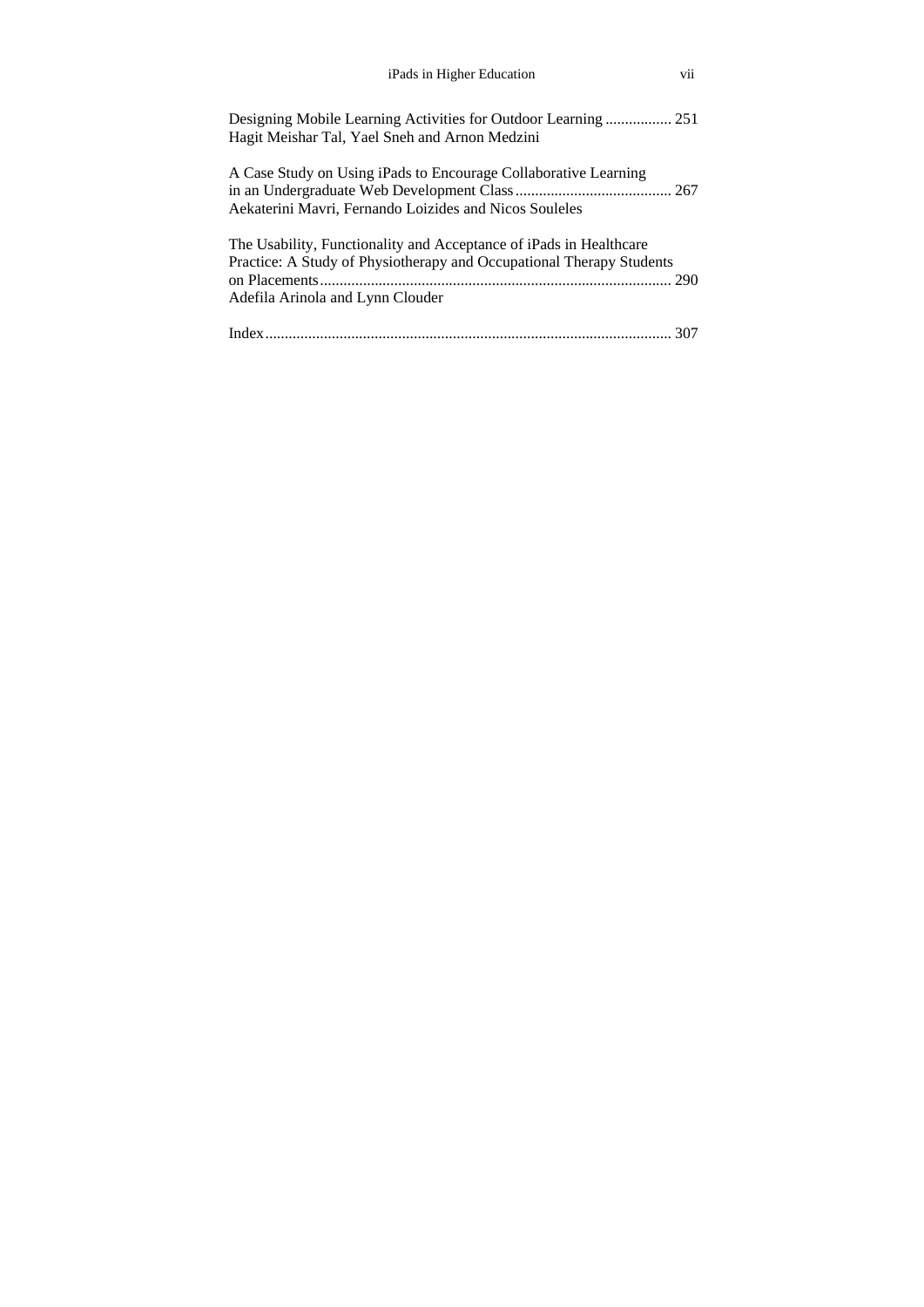### **PREFACE**

This edited volume of papers presented at 'ihe2014' (1st international conference on the use of iPads in Higher Education) aims to contribute empirical research in an area where there is an obvious need for further academic study. Although the iPad computer tablet is increasingly adopted across many universities worldwide, there remains a noticeable gap in the literature on the instructional potential of this tablet in different academic disciplines. In addition, what is called for is a critical examination from the perspective of different research methods, to unpack the potential contribution as well as limitations of the iPad for teaching and learning. In this respect, the mission of this volume is to address these challenges and – to use a well-known idiom – get the ball rolling.

 Subsequently, this volume of conference proceedings is of interest to a wide range of people, including academics from different disciplines who are implementing mobile learning and learning with iPads, instructional designers and instructional technologists who provide support for such implementations, researchers who want to be informed on the different applications of this tablet in the sector, as well as academics in general who wish to explore the potential of the iPad for teaching and learning.

These proceedings cover the following academic disciplines: Urban Planning and Management, Urban Studies, Education, Environmental Management, Biology, Medical Education, Master of Business Administration, Teacher Training and Education, Physics, Languages, Field Work, Conference and Meetings Management, Hospitality, Art and Design, Computing and Mathematics and Physiotherapy and Occupational Therapy. In addition, the articles make use of a wide variety of research methods, such as: Surveys, Questionnaires, Focus Groups, Long-Term Studies, Qualitative methods, Pilot Projects, Multimodal Approaches, Observations, Use of Technology Implementation Models, Action Research, Ethnography, Field Studies, Document Collection and Analysis, Content Analysis, Case Studies, and Mixed Methods. What these articles share in common is a critical reflection on the instructional potential of iPads for teaching and learning.

Lastly, the editors acknowledge the significant contributions of Dr. Fernando Loizides, Dr. Salomi Papadima, and the doctoral students Stephania Savva, Antigoni Parmaxi and Dimitra Perdiou. We also wish to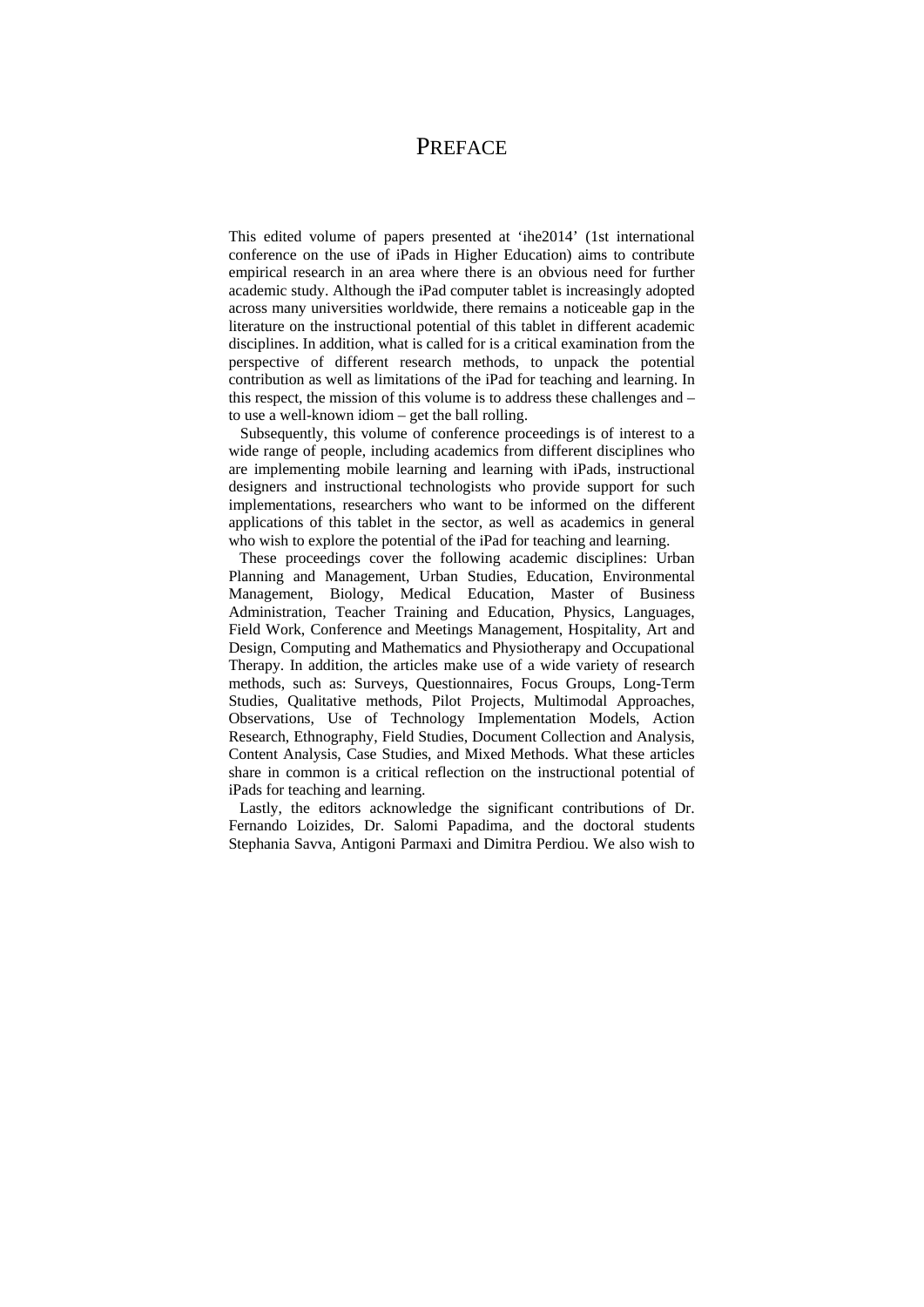thank the reviewers of the conference papers: Dr. Andri Ioannou (Cyprus University of Technology), Dr. Jane Costello (University of Newfoundland), Dr. Fernando Loizides (Cyprus University of Technology), Dr. Marguerite Koole (Athabasca University), Prof. Tony Shannon (Karl Von Busse Institute of Design) and Dr. Nathaniel Ostashewski (Curtin University).

On behalf of the ihe steering committee

Dr. Nicos Souleles Claire Pillar

www.ipadsinhe.org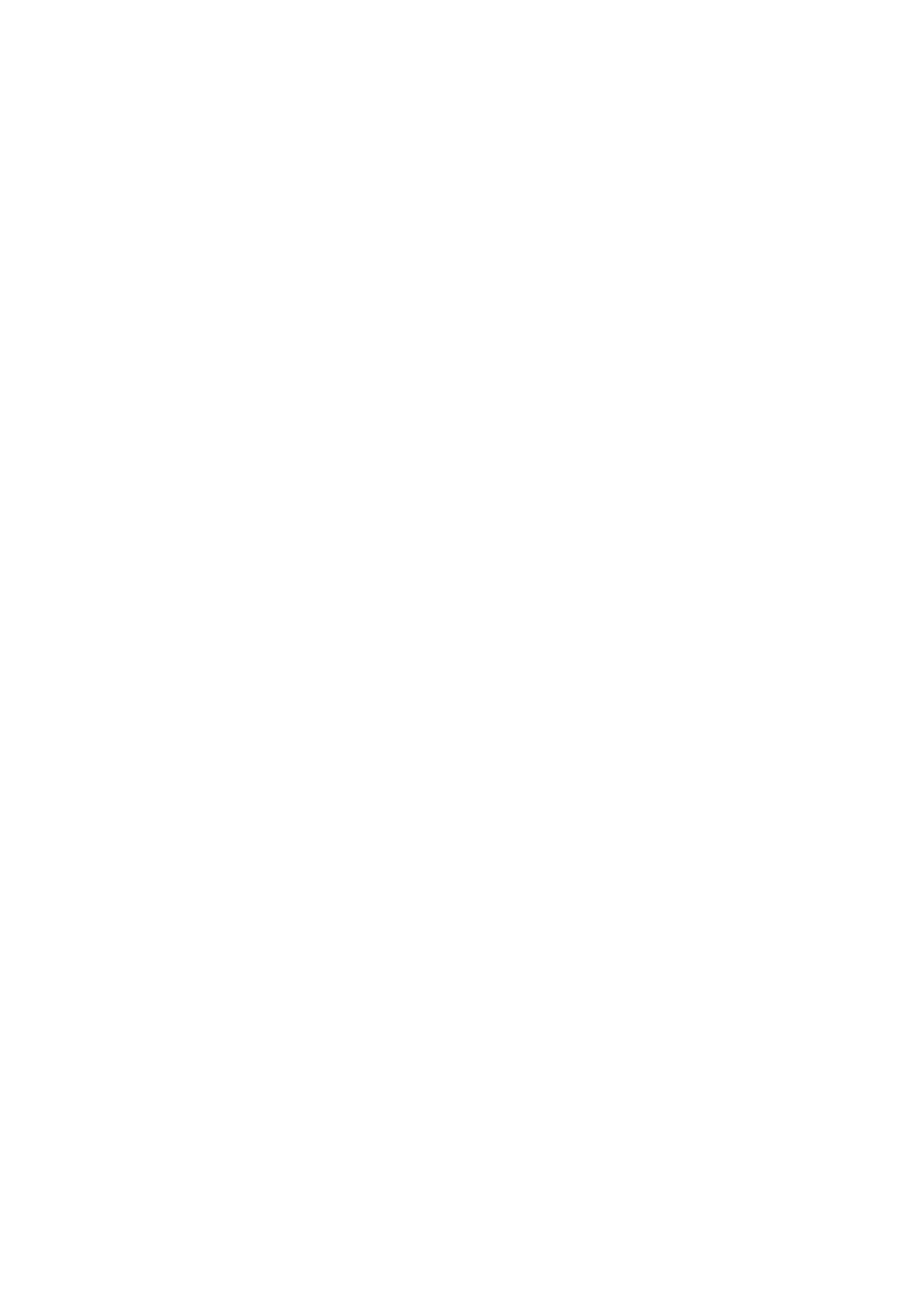## USING IPADS AS A DYNAMIC LEARNING TOOL TO DEVELOP SKILLS IN GRAPHIC COMMUNICATION AND ENHANCE SPATIAL AWARENESS

## ELISABETE CIDRE<sup>1</sup>

#### **Abstract**

This paper will present interim reflections on an ongoing pilot educational project being undertaken with the 2013-2014 new undergraduate cohort of Planning students in the three existing programmes at the Bartlett School of Planning (BSP) in University College London (UCL): Urban Planning, Design and Management (UPDM), Planning and Real Estate (PRE) and Urban Studies (US). The main purpose of this project is to enhance the University-level agenda for key transferable skill development (academic, self-management, inter-personal, but most importantly, communication) via active production of design (e)artefacts of paramount value for employability in the Built Environment – the iportfolio. It also aims to contribute to wider pedagogical and theoretical debates on the nature and value of the use of technology in Built Environment higher education. The project is developed in two stages, over the academic year. During terms 1 and 2 (October-December and January-March), the project will pilot the use of iPads as a dynamic learning tool in graphic communication, and will explore the potential of technology-enabled features and utilities to improve student engagement and foster individual learning. In terms 2 and 3 (April - June), the project will pilot the use of iBooks as a dynamic learning resource in phenomenological pedagogy, with the aim of building on the capacity for our graduates to become reflective practitioners. It will do so by promoting the co-development of iportfolios as design (e)artefacts that enable and reinforce the values of self-regulated and flexible learning and ongoing personal/career development.

l

<sup>&</sup>lt;sup>1</sup> University College London, United Kingdom. Email: e.cidre@ucl.ac.uk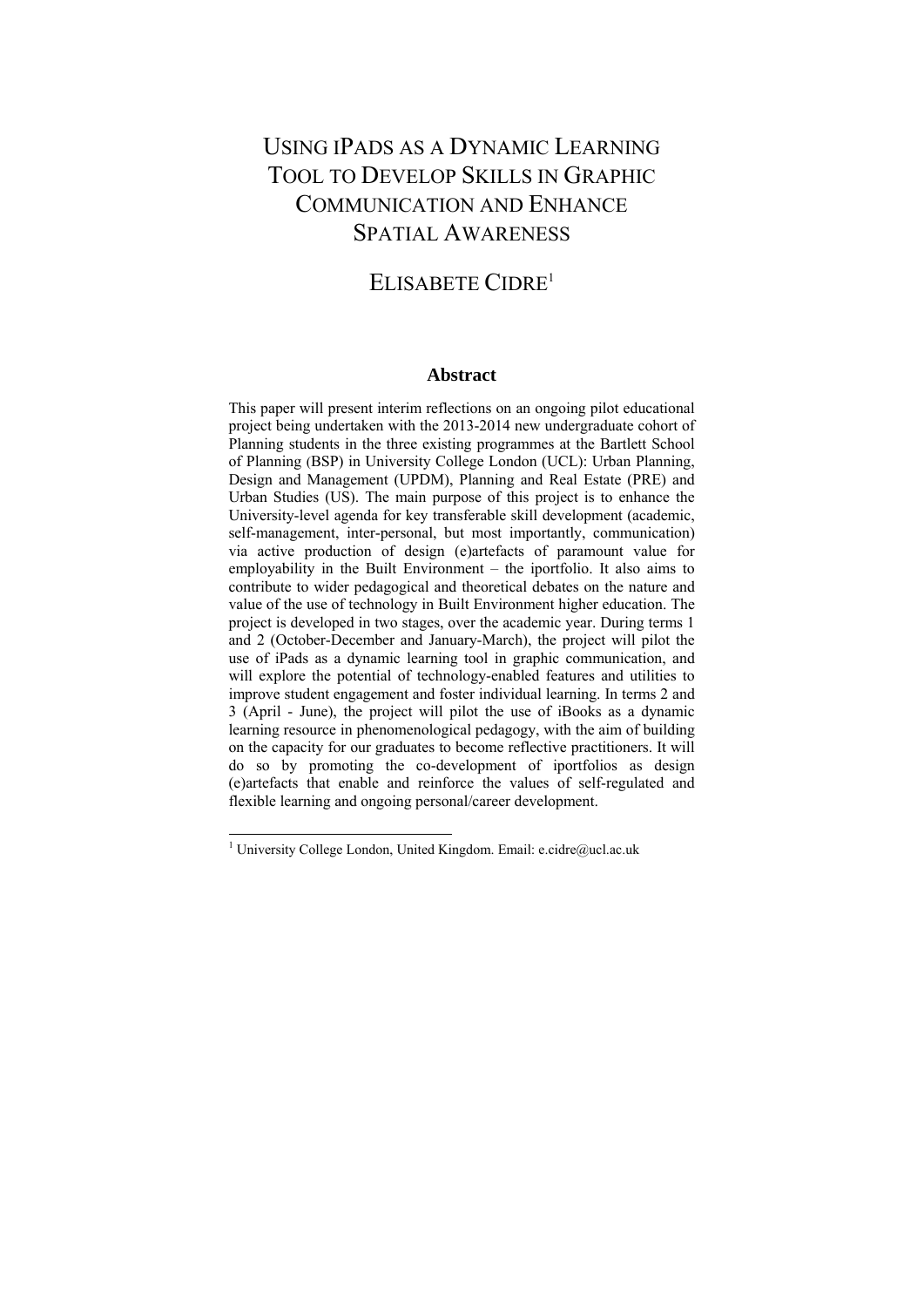#### **1. Rationale of the Project**

The use of technology is definitely changing the ways we teach, learn and practise in the creative built environment disciplines. This calls for the use of e-resources, features, utilities and tools to be embedded within experiential and iterative learning methods, as no doubt the use of technology will appeal to a contemporary and young cohort, one which has e-mastery embedded in the way it communicates, learns and socialises. Undergraduate Year 1 Planning students often have no prior design or studio experience, and are for the first time being asked to develop a language of design that enables them to communicate design ideas. This is an iterative learning process, highly based on exploratory approaches rooted on constructivist and experiential theories of learning (Dewey, 1938; Savery & Duffy, 1996). These contend that enhanced understanding is achieved through engagement with others, i.e. "social interactions as pedagogy" (Shaffer, 2007), discovery and personal experience.

This project aims to bring a fresh look at the use of technology in experiential learning methods by using the iPad as a dynamic learning tool and the iBook as a dynamic learning resource. Within the Faculty of the Built Environment (where BSP sits), it will be an innovative mechanism for staff and students to explore within the creative learning environment. The use of technology will appeal to students to articulate their learning experiences and creativity, whereby they will be encouraged and nurtured to produce their own iBooks to showcase their own (design) work. By doing so they will be iteratively developing their e-portfolio as a design artefact. The project is being embedded in the curriculum over Terms 1 and 2 alongside the modules where communication ability and spatial awareness are developed - Graphic Skills (Term 1) and Urban Design Skills (Term 2).

In the weekly module "Urban Lab I: Graphic Skills" (October-December) students learn different methods and techniques of graphically presenting urban analysis and archival research. In this module students work in groups and in pairs, combining the "traditional" use of sketching, figure-ground study, technical drawing, mapping and layout techniques, and, for the first time, using the digital possibilities (apps) enabled by the iPad (i.e. Adobe Ideas, Adobe Photoshop, etc.). Students were given sketchbooks and iPads and encouraged to use the iPad as a dynamic and interactive learning tool to help them develop their skills in graphic communication and enhance their spatial awareness, two key objectives for the development of conceptual built environment knowledge and literacy. Using iPads is also allowing the students to develop their group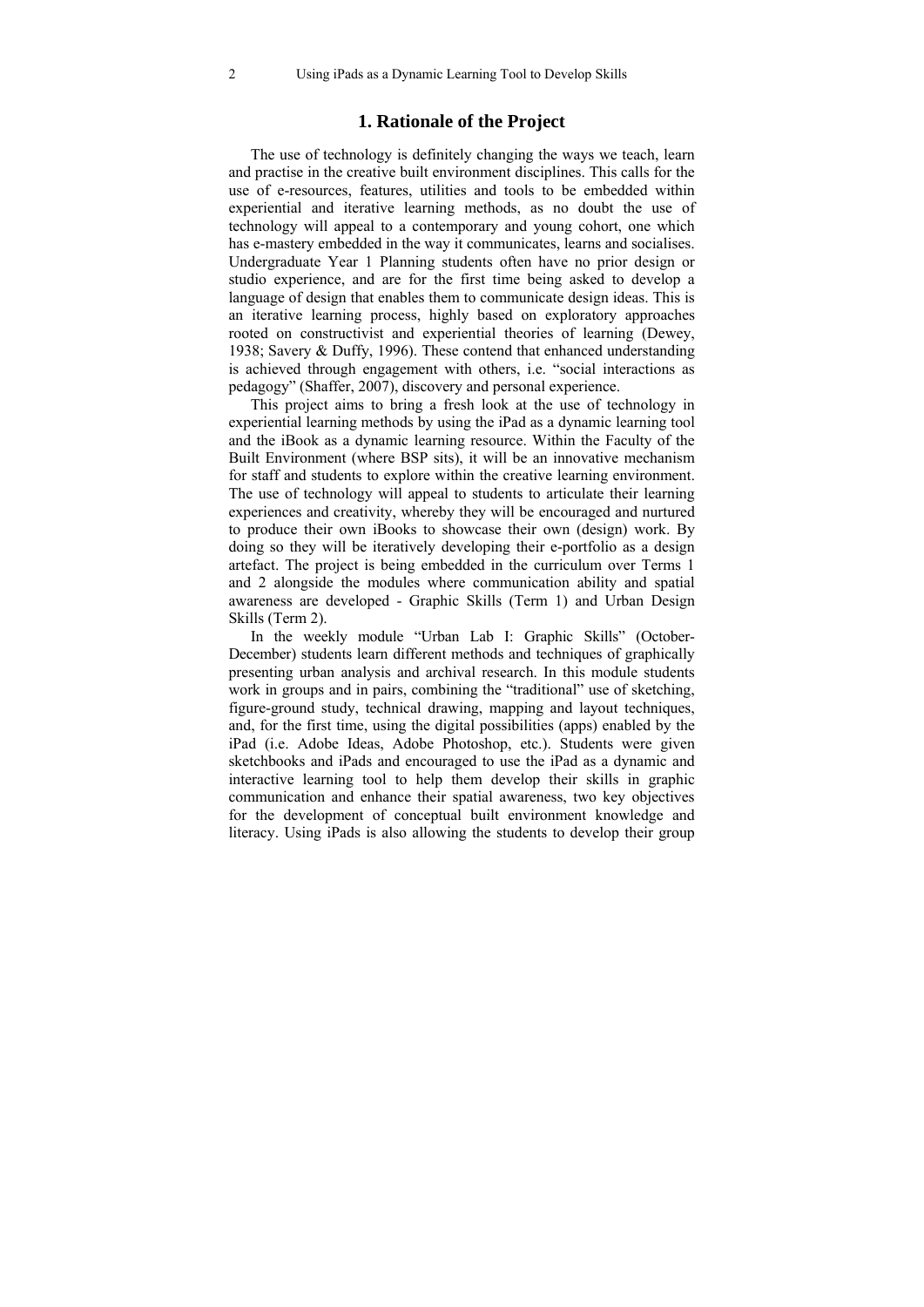projects in a more dynamic (e)community, as by using the Adobe Creative Cloud suite of resources, they can create and develop content simultaneously, as well as share, access and publish it whether in the class or offsite, automatically syncing different users in different locations.

Interim evaluation of the project will be conducted via a survey questionnaire and focus groups, where students will reflect on their elearning experience over the taught 10 weeks. The cohort of 61 students will complete a survey in the last taught session of term 1 (to ensure a high response rate), where a combination of "multiple-choice" and "attitude battery" questions will be used. The "attitude battery" format is useful to measure strength of opinion from respondents (i.e. how useful was the use of the iPad in this module), where a scale of five (5) points is provided (ranging from bad to excellent, daily use to do not use, etc.). Five points are chosen as this is considered the optimum number for an attitude battery questionnaire, with respondents losing the ability to differentiate with more points (McLafferty, 2003). Open-ended sub-questions will also be used (why/why not?) to allow a broader scope of data, and more meaningful responses to be collated, which will help devise the themes for discussion in the focus groups.

The focus groups will run at the beginning of term 2, in an informal and sociable setting, while on a field trip abroad to a European city. The focus groups will consider how the project can be explored further during Term 2 when the iPads will be used for their group and individual work in the bi-weekly module "Introducing Urban Design: Urban Design Skills" (January-March), in conjunction with e-resources created in partnership with the 2012-13 cohort: the Urban Design Images group resources, available via the MyPortfolio and Moodle VLEs (Virtual Learning Environments).

The Urban Design Images group displays still images that provide a reference image library of six spatial categories (experiential and behavioural qualities, hard vs. soft materials, leftover space, street furniture, townscape, urban fabric). Each category has its own folder and these are compiled in a page, the Images Archive. In addition, the webpage Urban Design in the Web provides a synopsis and links of urban design-related web projects and resources. New features are currently being developed by the tutors (funded by UCL ELDG, between June-December 2013) to add to the experiential and behavioural qualities category, identified by the students as "challenging and contentious and more open to subjective interpretation". By exploring these qualities in more depth while developing their projects, we aim to develop an iBook of Experiential and Behavioral Qualities of Space, in a collaborative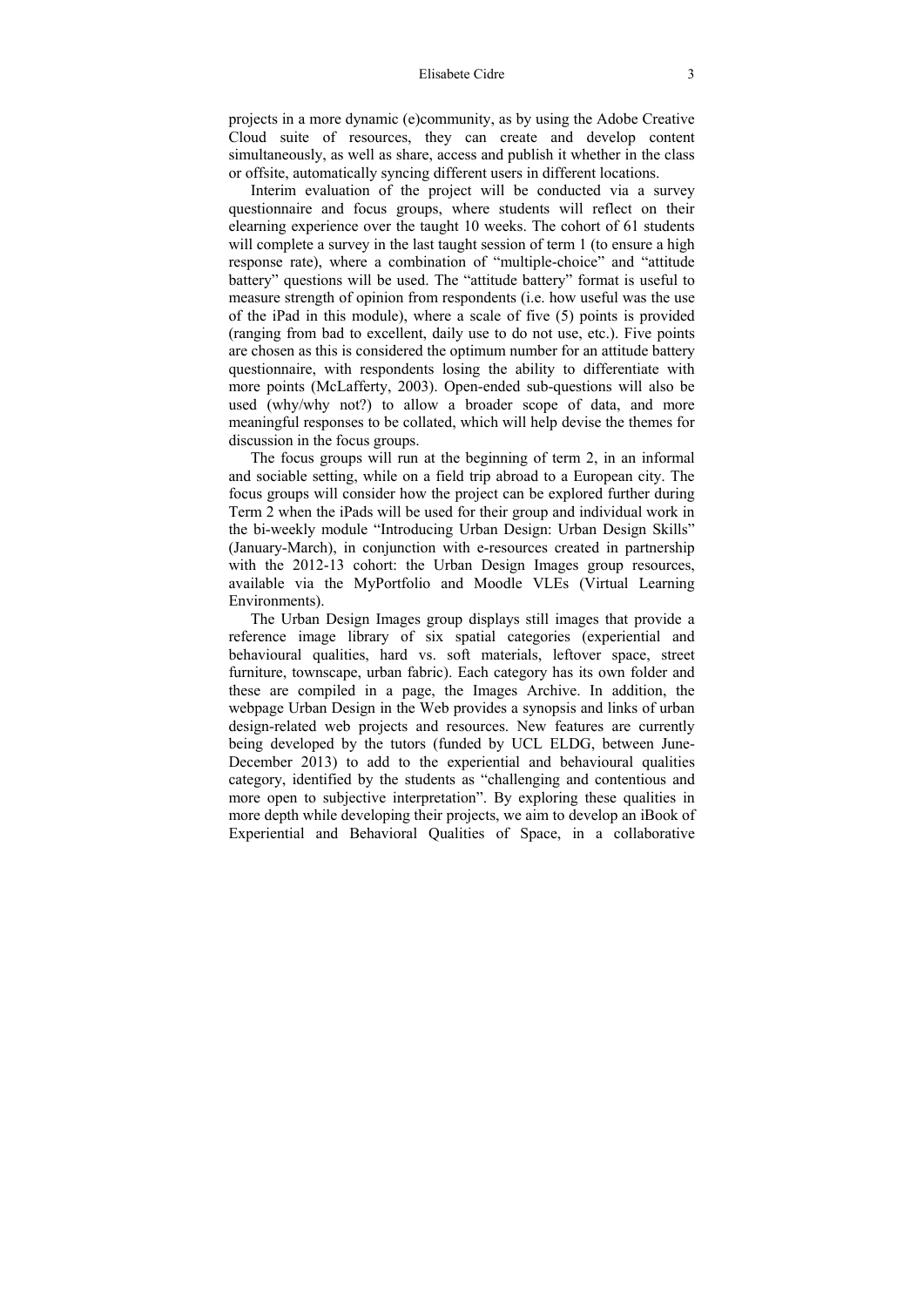partnership of staff and students, throughout term 2. This interactive textbook (of text, evolving illustrations, image and sound narratives [filmed using iPads], quizzes) aims to enhance the understanding of not only spatial but also phenomenological awareness, "shorten[ing] the road to self-experience" (Findeli, 1990).

The iBook is seen here as a useful Open Educational Resource (OER) "openly available for use by educators and students, without an accompanying need to pay royalties or licence fees" (Butcher, 2011). The iBooks' content and all of the interactive features can be easily accessible in any Apple device as the iBook app can be downloaded for free from the app Store. A lite version can also be created for access in Android devices as a PDF file. The use of mobile devices (iPads) in the learning of graphic communication and urban design skills and development of an enhanced spatial awareness will ultimately seek to encourage undergraduate students to take an active role in the iterative production of (their) design (e)artefacts by producing their own e-portfolio(s) as an iBook. As such, students will be invited to an extra-curricular workshop on "how to do your own iBook". By using and developing their own iBook(s) students will be building their own employability skills through flexible online learning.

#### **References**

- Butcher, N. (2011). *A basic guide to open educational resources (OER).* Vancouver: Commonwealth of Learning & UNESCO.
- Dewey, J. (1938). *Experience and education*. New York: Macmillan.
- Findeli, A. (1990). Moholy Nagy's design pedagogy in Chicago (1937- 46). *Design Issues, 7*(1), 4-19.
- McLafferty, S. (2003). Conducting questionnaire surveys. In G. Valentine (Ed.), *Key methods in geography*. London: Sage.
- Shaffer, D. W. (2007). Learning in design. In R. A. Lesh, J. J. Kaput, & E. Hamilton (Eds.), *Foundations for the future in mathematics education* (pp. 99-126). Mahweh, NJ: Lawrence Erlbaum Associates.
- Savery, J., & Duffy, T. (1996). Problem based learning: an instructional model and its constructivist framework. In B. G. Wilson (Ed.) *Constructivist learning environments* (Chapter 11). NJ: Educational Technology.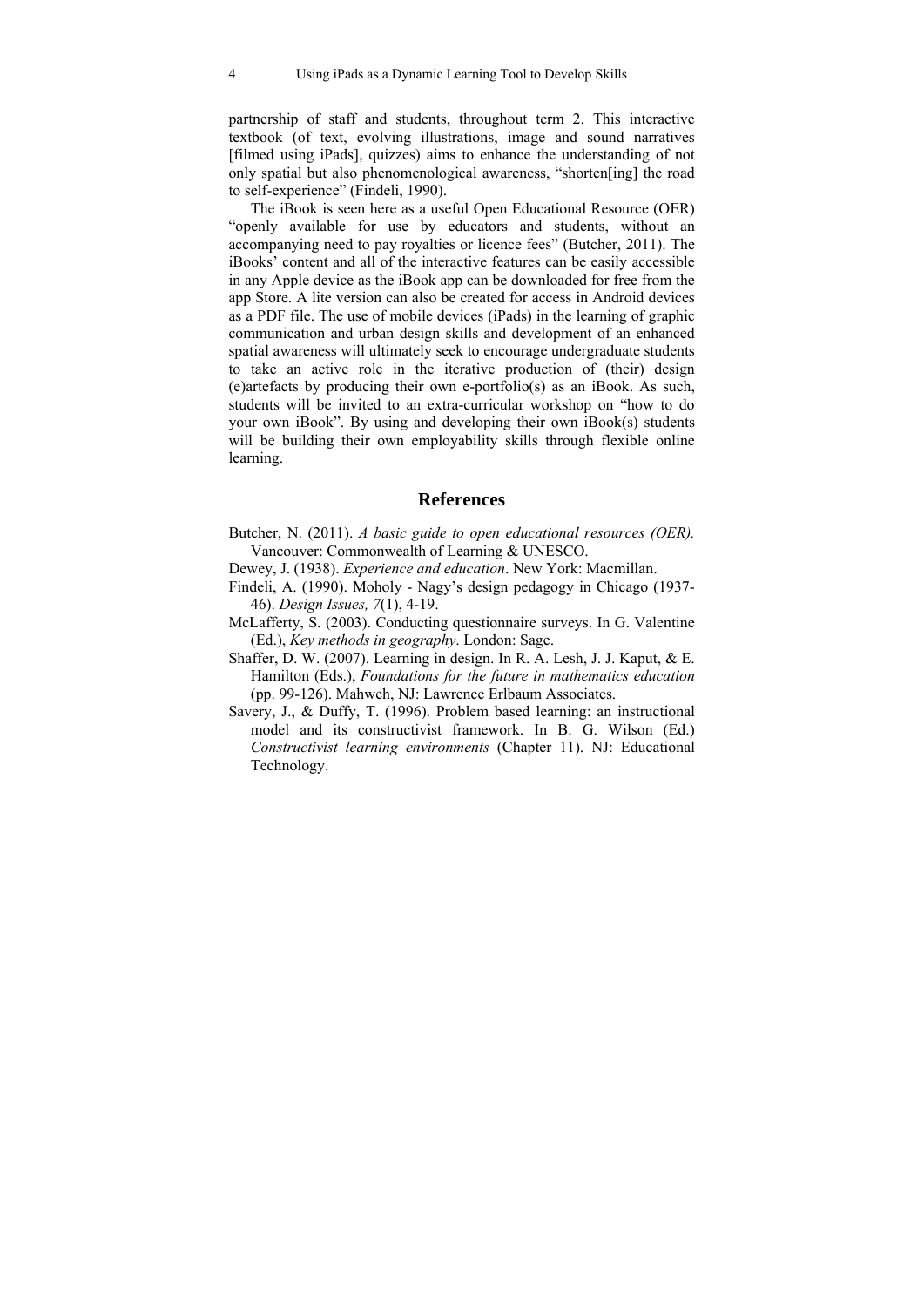## IPADAGOGY: IPADS AS DRIVERS OF TRANSFORMING PRACTICE IN TEACHING EDUCATION

## PAUL HOPKINS<sup>1</sup> AND KEVIN BURDEN<sup>2</sup>

#### **Abstract**

The tablet computer (iPad) offers a range of affordances to the teacher and learner in higher education, including mobility, social interactivity and customisation (Kearney, Schuck, Burden & Aubusson, 2012), and the standards (standard 3) for trainee teachers in England require that teachers "successfully identify and exploit opportunities to develop learners' skills, in communication, reading and writing" (DfE, 2013). This project is exploring the broader professional learning of teachers, occurring within the university and on vocational placement and in the students' homes. Using a mainly qualitative approach of student logs and questionnaires and interviews with both tutors and students, it is looking at how the presence of such technologies in the hands of an entire course cohort affects the nature of learning and teaching, including the move towards an inquiry-based rather than a delivery model. The data will be analysed using an inductive thematic coding method. In addition, the project seeks to explore the wider institutional impact of mobile technologies for learning and teaching purposes, including the pedagogical and logistical consideration across and beyond the institution.

#### **1. Introduction and Literature Review**

With the growth in ubiquitous ICT and the emerging use of mobile technologies in and outside of the classroom it is becoming increasingly important to prepare trainee teachers to use and harness flexible technologies, such as mobile and tablet devices, both for their professional

<sup>&</sup>lt;sup>1</sup> University of Hull, United Kingdom. Email: p.hopkins@hull.ac.uk<br><sup>2</sup> University of Hull, United Kingdom. Email: k.j. byrden@hull.ac.uk

<sup>&</sup>lt;sup>2</sup> University of Hull, United Kingdom. Email: k.j.burden@hull.ac.uk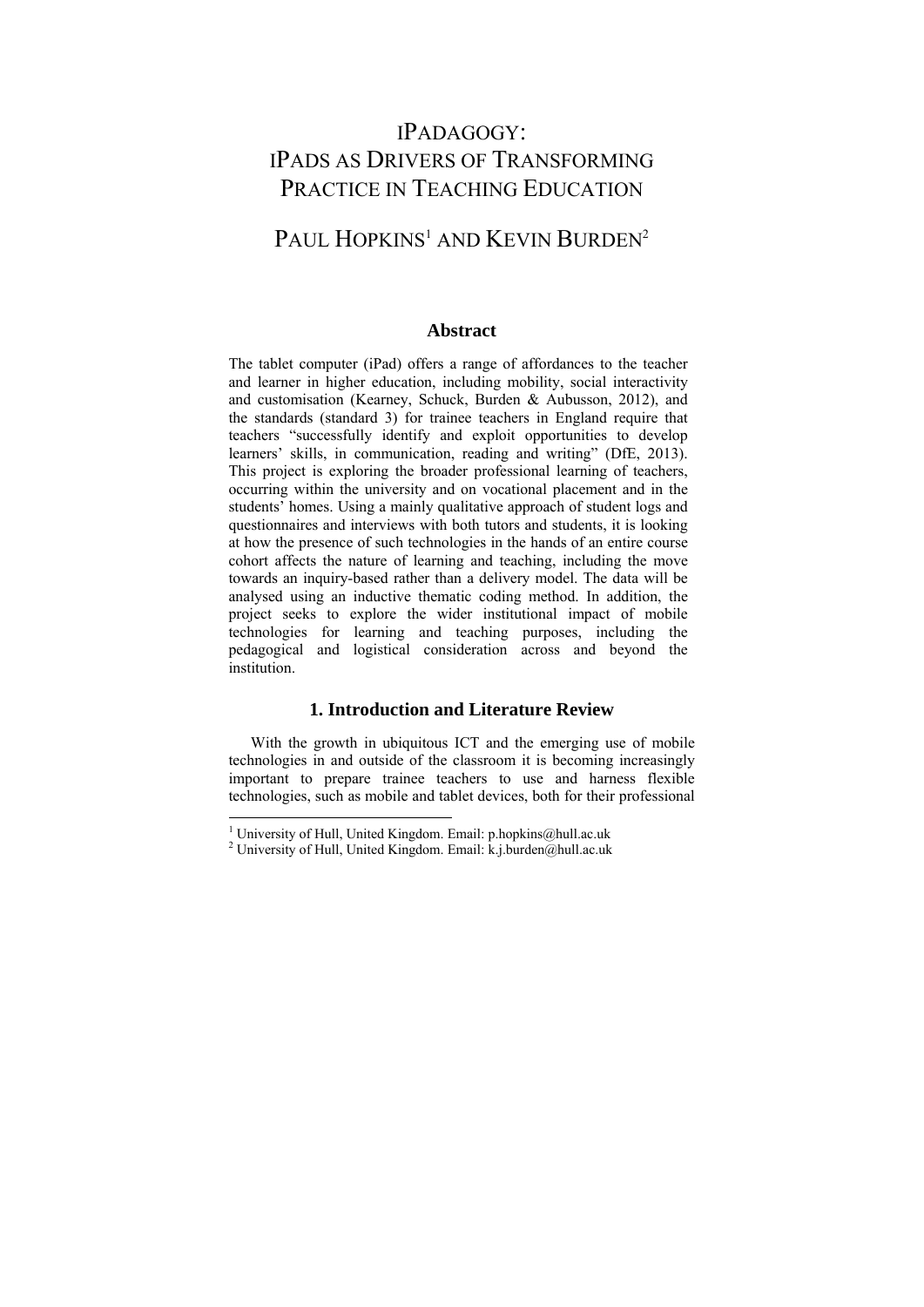and personal learning (Aubusson, Schuck & Burden, 2009). The use of mobile technologies in teachers' own professional learning offers the potential for teachers to access current educational information (e.g. video clips, articles, lecture and presentation notes), and transfer valuable learning and teaching resources between their various bases, which include the university itself, their school placements and their homes (Wishart, 2009; Aubusson et al., 2009). In addition, it offers opportunities for students to collaborate with other students (and teachers) and to analyse and reflect on their own practice and learning. Many of these are generic employability skills which are valued across many different cognate areas of the university and are therefore of interest to many different stakeholders beyond the Faculty of Education where this project is rooted.

In a rapidly changing world, teacher professional learning needs to provide opportunities for critical reflection and access to changing knowledge bases; mobile technologies offer a potentially powerful means to enhance teachers' professional learning through:

- The discussion of pedagogical issues within a community of colleagues and with other trainees, both within and beyond the institution;
- Ready access to online information and resources;
- Shared reflection on digitally captured classroom experiences.

Although some authors have identified mobile learning as a possible way of alleviating some of the problems associated with the itinerant nature of teacher training (Aubusson et al., 2009; Wishart, 2009), Wishart, McFarlane and Ramsden (2005) also discovered that trainee teachers appreciated the portability that mobile devices afforded for transferring resources, and especially the just-in-time access to the Internet made available through the device. Trainees and teachers in this study found the mobile device particularly useful for management activities such as record keeping and note taking. This project sought to build on this research, using a more enhanced mobile device (the iPad), to extend our understanding of the ways in which the latest technologies might enhance current provision in Initial Teacher Education (ITE), supporting new forms of pedagogy and learning, especially that of inquiry-based learning (Justice, Warry, Cuneo, Inglis, Miller, Rice & Miller, 2001), both within the institution and during the periods of time when students are working outside the university on teaching placements. This is integrated with a new approach to learning using an inquiry-based learning model, which is facilitated by the 1-1 affordance of the mobile device.

In spite of the potential benefits that mobile technologies might bring to Inquiry-Based Learning (IBL), there remains a rather limited body of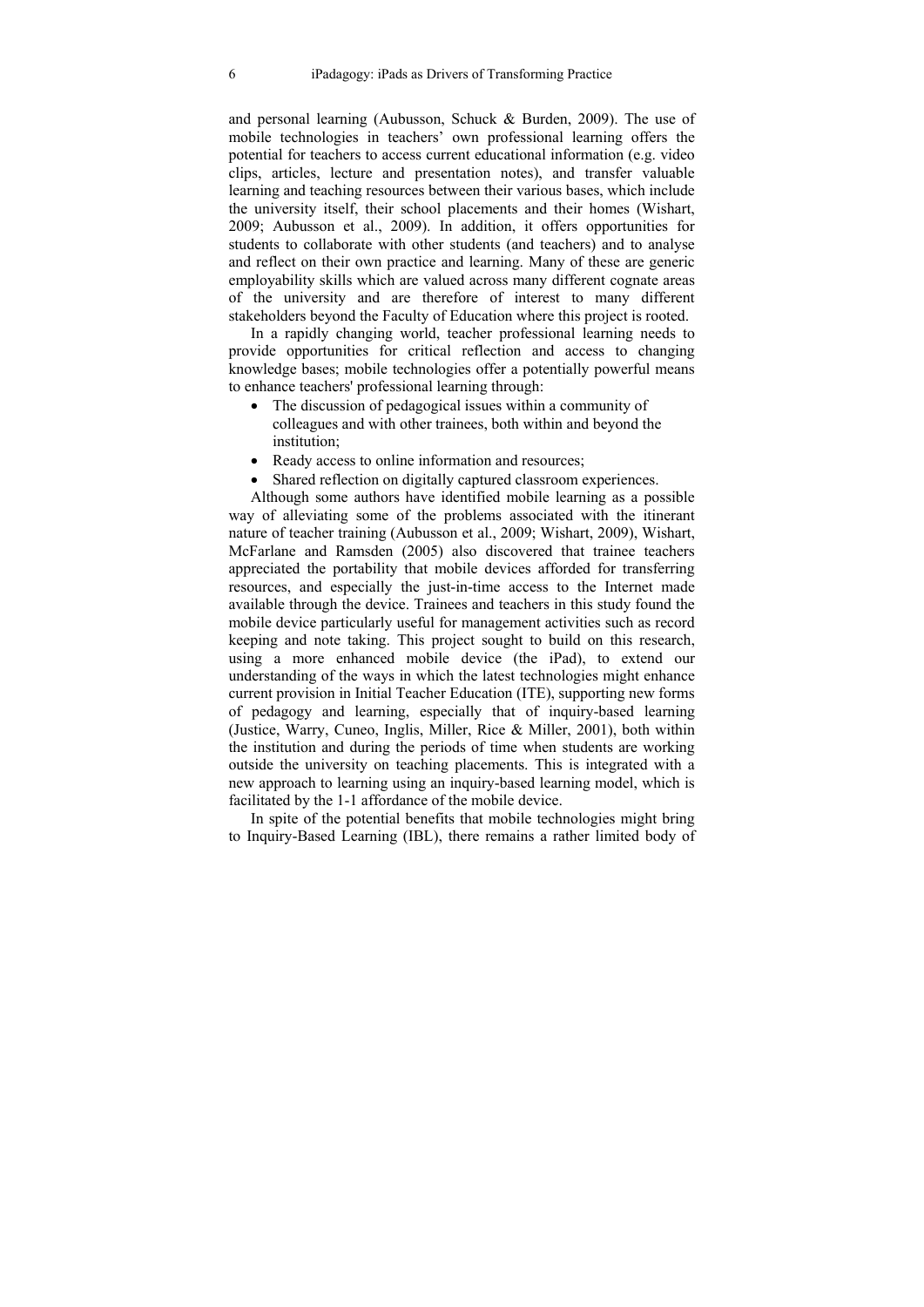research on teacher learning with mobile technologies. Much of the current research investigates the integration of ICT into school curricula (Bain, 2004; Staples, Pugach & Himes, 2005). Whilst there have been some small-scale projects, which have explored the use of mobile technologies in ITE (Wishart, 2009), these have not tracked trainee teachers through their school placements nor have they investigated the impact of access to such technology after the students leave the institution when they find employment as teachers.

Also, research on mobile technologies in education has tended to focus primarily on use by pupils, and on the ways that teachers can support that usage, whilst very little research has been conducted on how teachers and trainee teachers themselves might learn with these new technologies, or indeed with any digital technologies (Naismith et al., 2004; Fisher, Higgins & Loveless, 2006). Further, as third generation mobile technologies, which offer increased connectivity, are a relatively new phenomenon, there has been little opportunity to assess the impact of these next generation technologies for professional learning. Fisher et al. (2006) argue that if different approaches to learning and teaching, and different relationships between students and teachers are to occur, it is essential to understand teachers' learning and the role that digital technologies might play in this. This project sought to build on the review by Fisher et al. (2006) of teacher learning with digital technologies by considering what mobility, with its characteristics of being personal and portable, might contribute to the experience of trainee and early career teachers, and what benefits this might ultimately bring to institutions involved in the process such as the university provider and the recipient schools.

#### **2. Post-PC Technologies for Professional Learning**

In recent years there has been a discernable shift in education away from fixed personal computers towards more pervasive devices (sometimes referred to as "Post-PC Technologies") such as mobile phones and tablet computers, which are highly personal, rather than corporate, technologies. Although mobile phones have been around for almost a decade it is only in recent years that they have become virtually universal, with UNESCO estimating there are around six billion subscriptions across the world (UNESCO, 2012). Their use as tools for learning, however, especially in formal contexts such as schools and universities, remains contentious and largely unexplored, both for practitioners and policy makers alike, who face the dilemma of reconciling the potential gains of these devices with the much publicised dangers and concerns, real or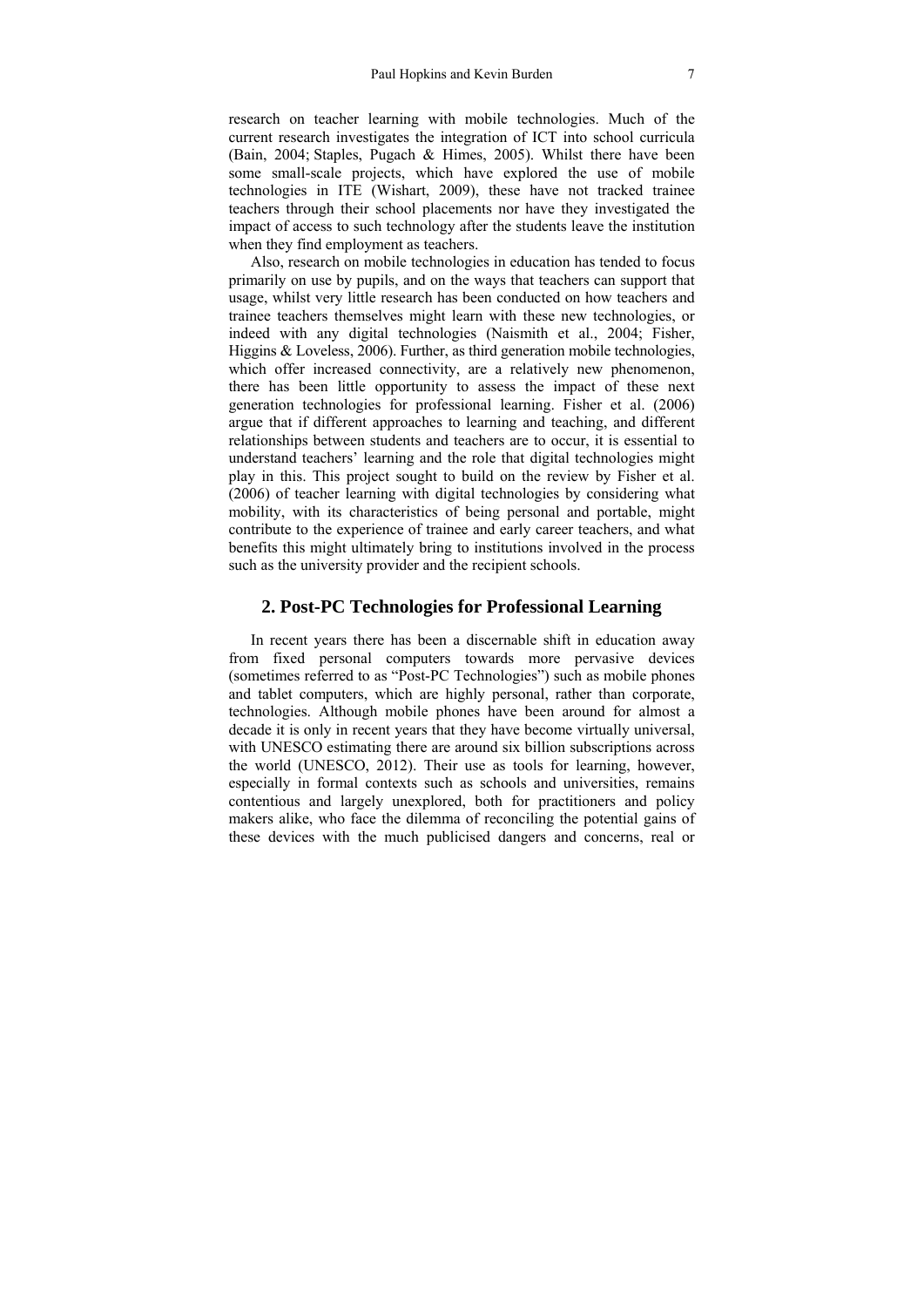perceived, when used in the classroom or lecture theatre. More recently students are beginning to purchase and bring to the campus their own mobile computers, including laptops, notebooks and tablet technologies. There remains, however, an urgent need to clarify how such portable technologies can be used most effectively for teaching and with what impact:

While the field is expanding, crucial issues underpinning practices and their sustainability remain to be addressed such as the role of teachers and the type of professional development required to prepare them for teaching their students to learn with these devices… (Ng, 2013, p. 2)

In the Faculty of Education at the University of Hull there is a more pressing need to understand the phenomenon of mobile learning better (m-Learning), since many of our students embarking on professional programmes such as teaching are likely to encounter situations in their work placements (post primary schools) where these technologies are being used by teachers and students alike. This is likely to be common across many other professional contexts and disciplines, especially where students experience a prolonged period of teaching or study in a workbased environment, such as healthcare, medicine, dentistry and some aspects of logistics. Hence the need to support students in their use of these emerging technologies, from both a personal and professional perspective, is common to a wide range of cognate areas and disciplines across the university sector and particularly the University of Hull.

The university therefore funded a two-year project embedded in the Faculty of Education to support the development of trainee secondary teachers when using personalised tablet computers. The faculty purchased 150 second-generation iPads (iPad 2s), which were allocated to all students starting in September 2013. The devices were supplied with a core set of applications. These were decided in consultation with the tutors and drawing on the project leaders' experience from other projects in the UK, and their use and impact will be monitored and evaluated by staff from within the Faculty over the course of the academic year of study for the cohort (2013-2014) and then repeated for the following cohort (2014- 2015). The devices will be collected back from students at the end of their programme in June 2014, and will be reallocated to the second cohort of students the September of that year. It is anticipated that many of the lessons gathered and learned in the first year of the programme will be incorporated into a more expansive provision starting in year two. The first year can, in some ways, be considered an extensive pilot programme.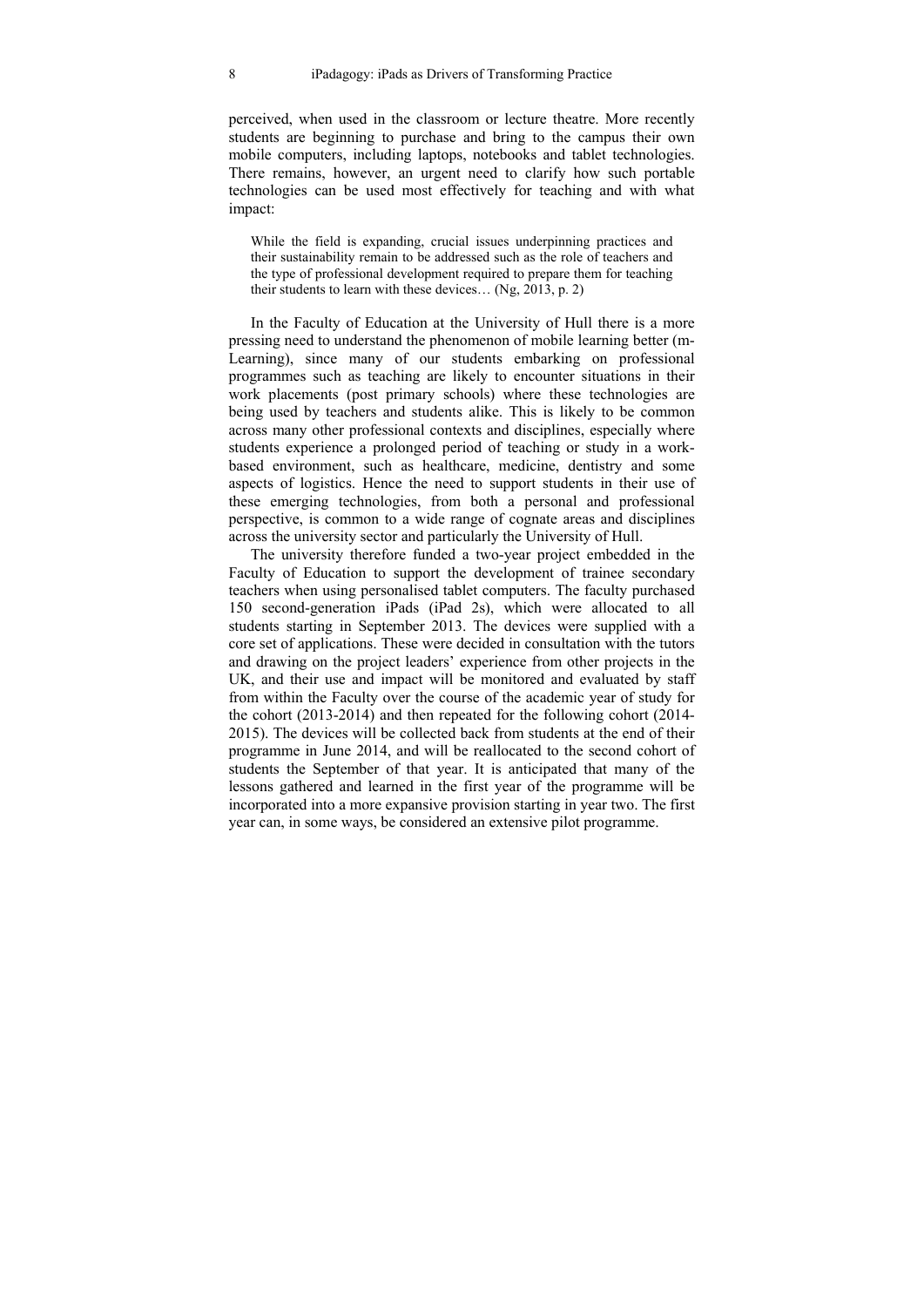Based on previous evaluations and research undertaken by members of the Faculty of Education, it is anticipated this two-year project will generate significant insights into a range of issues associated with the move towards more personalised, individual technologies, such as the iPad, helping to inform our institutional understanding and awareness of how best to support and exploit this trend in terms of learning, teaching and the underlying logistical and infrastructure requirements to make it a reality.

#### **3. Research Design, Aims of the Research**

In order to gather, interpret and disseminate this data, staff associated with the project, supported by other colleagues and colleagues across the university, are conducting a two-year evaluation of this project, which will focus on a range of different impacts, including:

- The impact on lecturers and their teaching approaches/styles when all students have access to ubiquitous, connected technology like the iPad, particuarly in the delivery of a professional studies curriculum rooted in an inquiry-based learning methodology;
- The technical and logistical infrastructure required to support students in their use of mobile technologies, both on and beyond the university campus (this includes the impact of wide-scale usage of tablet devices on the Wi-Fi infrastructure);
- The impact on students as learners in terms of organisation, metacognition and competence in using technology to support their learning and understanding;
- The extent to which the use of a personalised connected device can assist students and tutors in tackling some of the problems associated with work placement, such as the provision of ongoing support and advice; the sense of isolation experienced by individual students; the dissemination of resources and ideas for students remote from the university.

Hence these potential impacts will form the broad canvas for a two-year evaluation of this project.

#### **4. Research Questions**

This study provides a large-scale, in-depth investigation of how the use of a mobile computing device (i.e. the iPad) facilitates a more effective ITE experience for trainees. The overarching research question addressed by this project is therefore: How does the use of mobile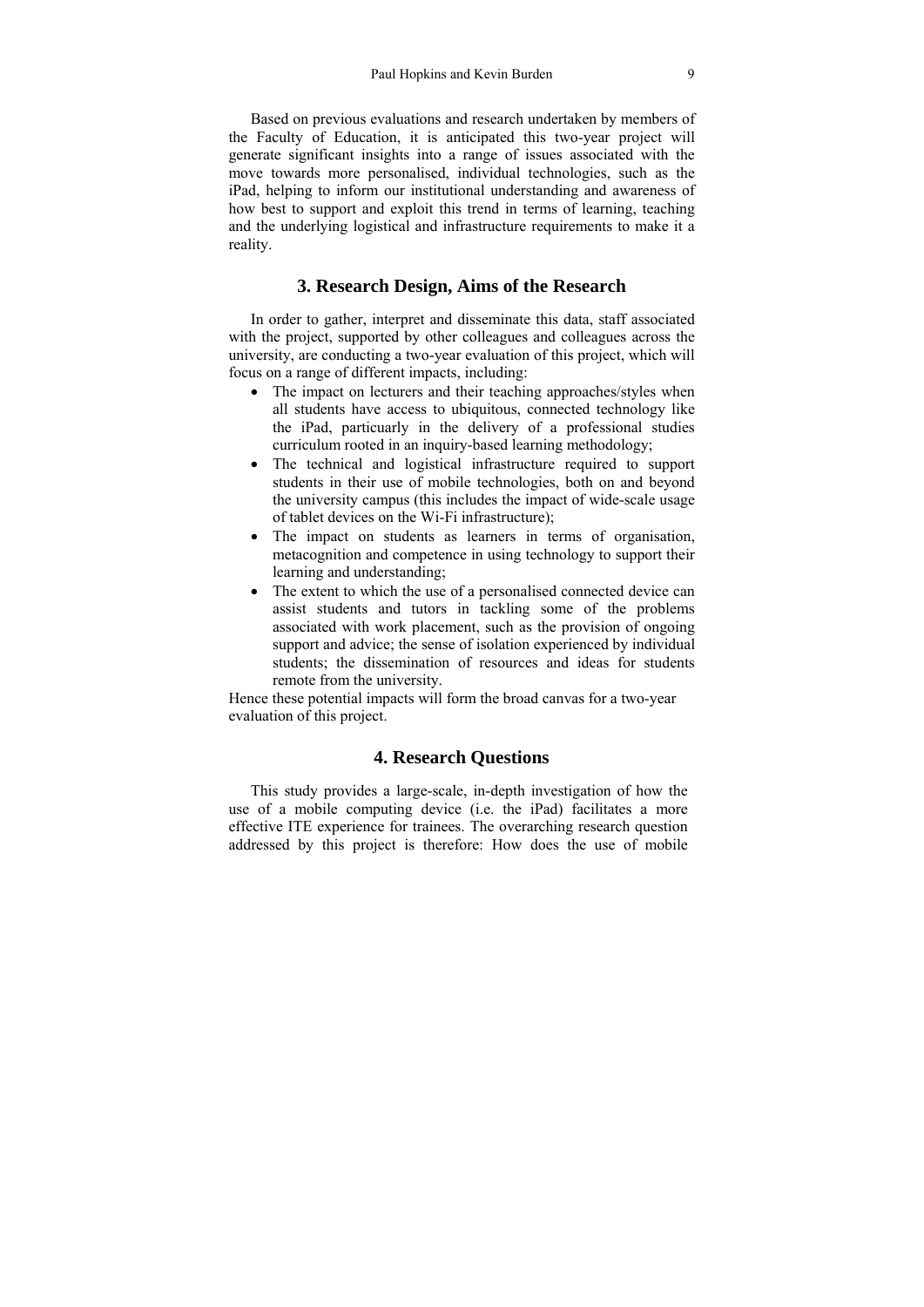technologies support, enhance and extend the professional learning and practice of trainee teachers and their lecturers/mentors?

#### **4.1 Sub-Questions**

- 1. What aspects of trainees' own professional learning do mobile devices best support? Does this vary according to the subject specialism of the trainee?
- 2. What is the impact upon lecturers and their teaching approaches when all students have access to an Internet-enabled device, like the iPad?
- 3. In what ways does the use of mobile technologies support students and their tutors/mentors during teaching placement when students are remote from the university context?
- 4. What are the logistical issues required to support ubiquitous mobile pedagogies (e.g. technical support; infrastructure issues)?

#### **5. Methodology**

The research design aimed to provide a robust and in-depth source of longitudinal data to track the progress of the initiative across two academic years (2013-2015). The research design adopts a mixed methods approach, which includes an interpretative study to explore the views, attitudes and practices of trainee and early career teachers from a personal perspective, along with a qualitative approach to identify changing patterns of use over the academic year. The research seeks to explore and investigate new phenomena in terms of how trainee and early-qualified teachers use, modify and evaluate the use of mobile technologies for their professional learning. In keeping with the research questions outlined above this suggests the adoption of methodologies and research instruments, which are sympathetic to the exploratory nature of the research itself. Rossman (1988) identifies a number of salient features, which underpin the research design we will be using, these being:

• The link between qualitative research approaches and natural settings: our research will be located in relatively natural settings, populated with actual users (teachers and students) undertaking authentic activities and tasks. In addition, the research team will be highly involved in the actual experiences of participants, which also characterises "naturalistic" and interpretative research.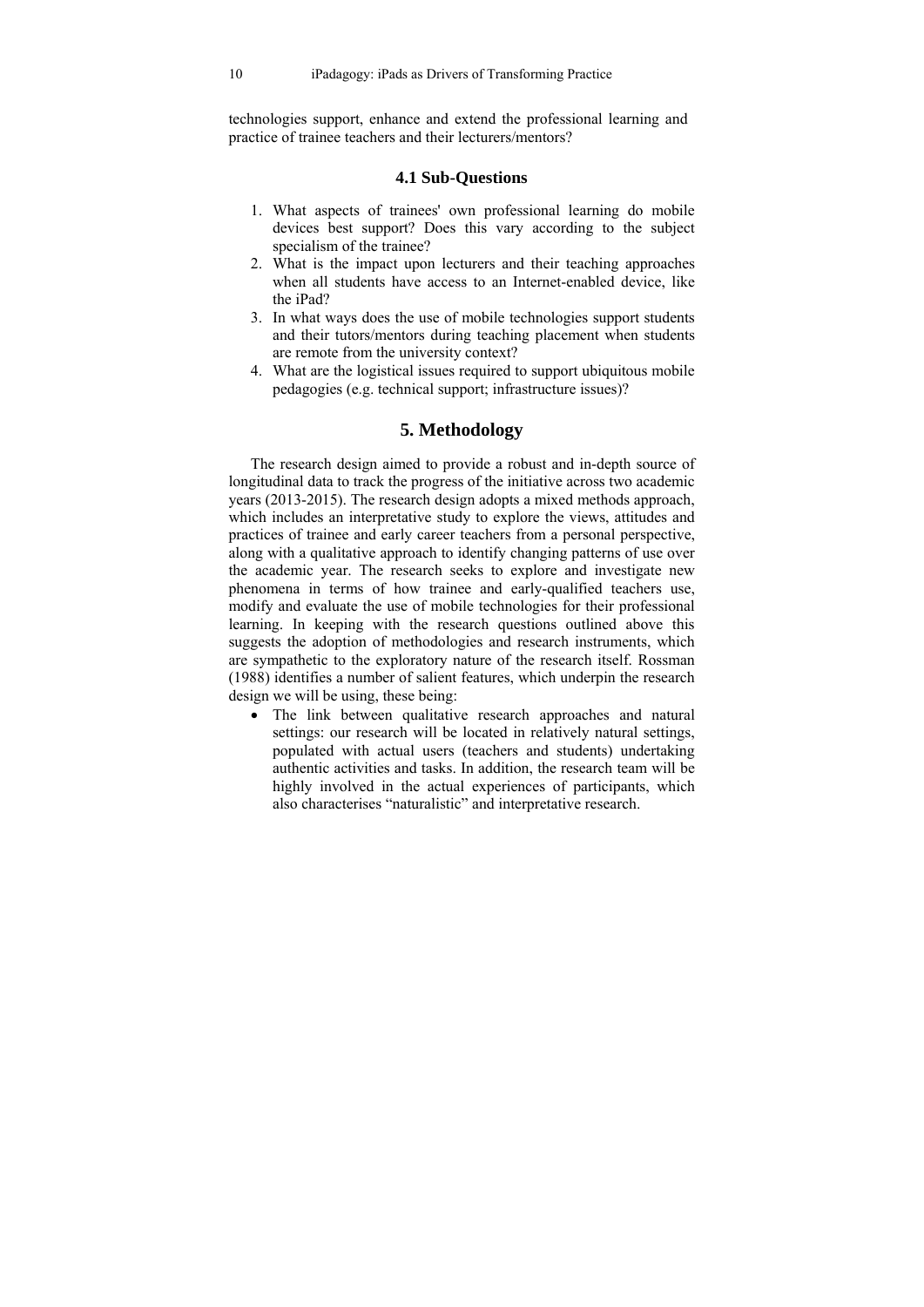• Oualitative research is emergent rather than tightly pre-figured: this is a crucial consideration for the type of activity we are likely to be engaged in, which will change during the course of the project. This may affect the research questions, as different themes or patterns begin to emerge from the data, which we initially collect. Even the data collection methods are likely to change from those we have outlined below, since this is a novel area of experiences, and it is likely we will discover alternative instruments and approaches as the phenomenon itself becomes clearer.

Qualitative research is fundamentally interpretative: we are exploring a largely new and hitherto unexplored phenomenon, and an interpretative research paradigm is therefore entirely appropriate as it is essentially inductive, rather than deductive, describing the setting, before starting to analyse the data for emerging themes and categories which inform the final interpretation.

The sample includes the entire cohort of trainee teachers who will be training for post-secondary education; in 2013-2014 this amounts to approximately 135 students. These include six subject areas: English, Mathematics, Science (Biology, Chemistry, Physics and Physics with Maths), Modern Foreign Languages (French, German and Spanish) and Geography and History. In order to maintain the ethical integrity of the project, all of the trainee teachers on this course have been invited to participate in the research, and have been offered the opportunity to withdraw if they so wish. At the time of writing (October 2013) none have opted to withdraw from the project, though one student did decline to take part, citing their worries about losing / damaging the device.

In terms of data generation, there are a number of research instruments, which will be used to generate data during the project. These are:

- Online baseline and exit surveys of students to identify changing levels of skill sets and attitudes towards the use of technology;
- Semi-structured interviews of students and lecturing staff conducted by researchers at the end of phase II (November 2013) and phase IV (February 2014);
- Blogs and self generated artifacts produced by students during the course of the year (these will be collected through a Dropbox folder set up for each subject group);
- Regular student reports on their usage;
- Tracking of the applications loaded onto the devices;
- Periodic surveys;
- Video case studies of particular usage.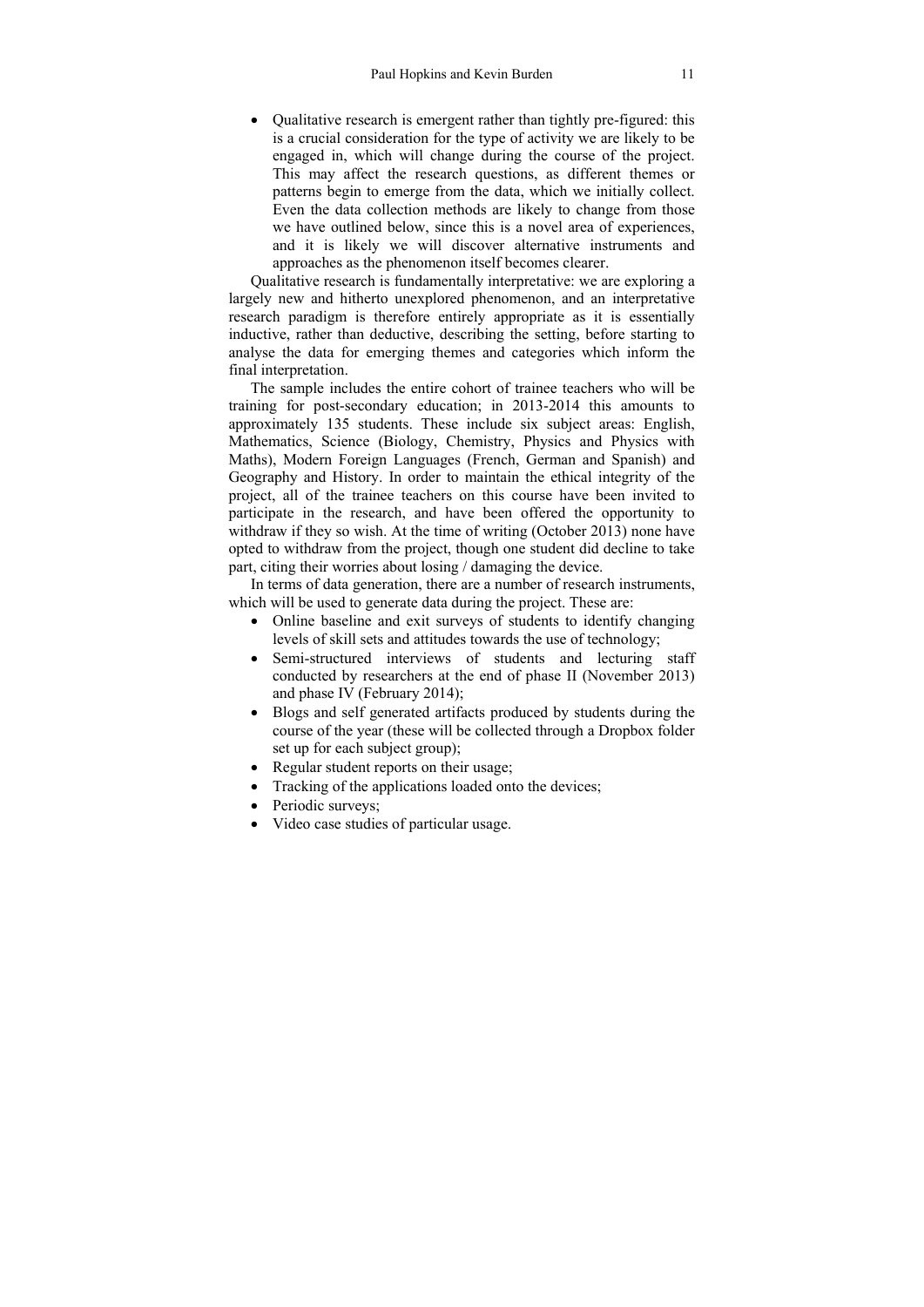#### **6. Inquiry-Based Learning**

A core function of the iPad is to facilitate a move from a lecture /seminar based model of learning to an IBL model. With students having access to the devices we can be confident that they have access to the materials, which are uploaded onto a website, before the IBL session. Building on the work of Justice et al. (2001), we have developed a suitable model for teacher education students (Hopkins, 2013). An ongoing concern has been how we prepare teacher education students with suitable insights into the theoretical underpinnings of education whilst also allowing them to concretise this into the practice in their school based parts of their training. The use of the devices and the IBL or flipped learning model will allow this. Initial feedback after the first weeks has been very positive from both the students and the tutors delivering this new model as opposed to the lecture and seminar model, which was followed in previous years. There is no doubt in our minds that the iPads have made this methodology possible in a way that would have been almost impossible without the devices – as access to technology both prior to and during the IBL sessions is essential to effective implementation.

#### **7. Initial Data**

The initial baseline survey data explored the existing technology base of the students, the ways in which they had experienced technology in learning and teaching and the idea that these were "digital natives". Not surprisingly, access to technology was high, with especially high ownership of laptops and almost all students having access to mobile devices of some sort. The relatively low ownership of game players might also be surprising.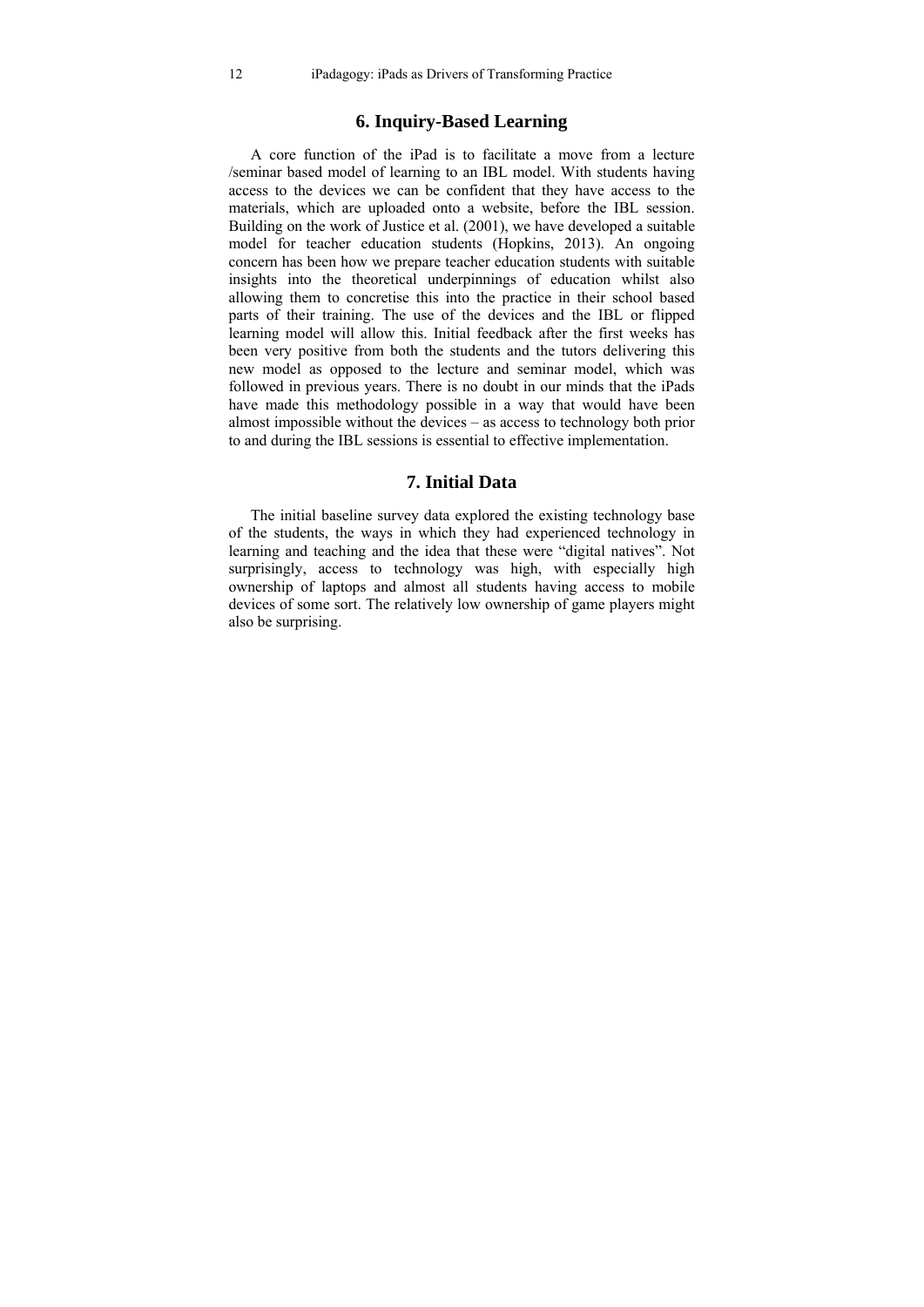

**Figure 1. Technology o ownership – s students Sept tember 2013, , n=115**

When asked how they currently used technology for learning the figures followed similar patterns for the desktop and laptop, but were different for mobile devices. Learning was mostly seen as writing assignments, accessing web sources and using communication such as email.



Figure 2. Technology used for learning – students September 2013, **n=11 15**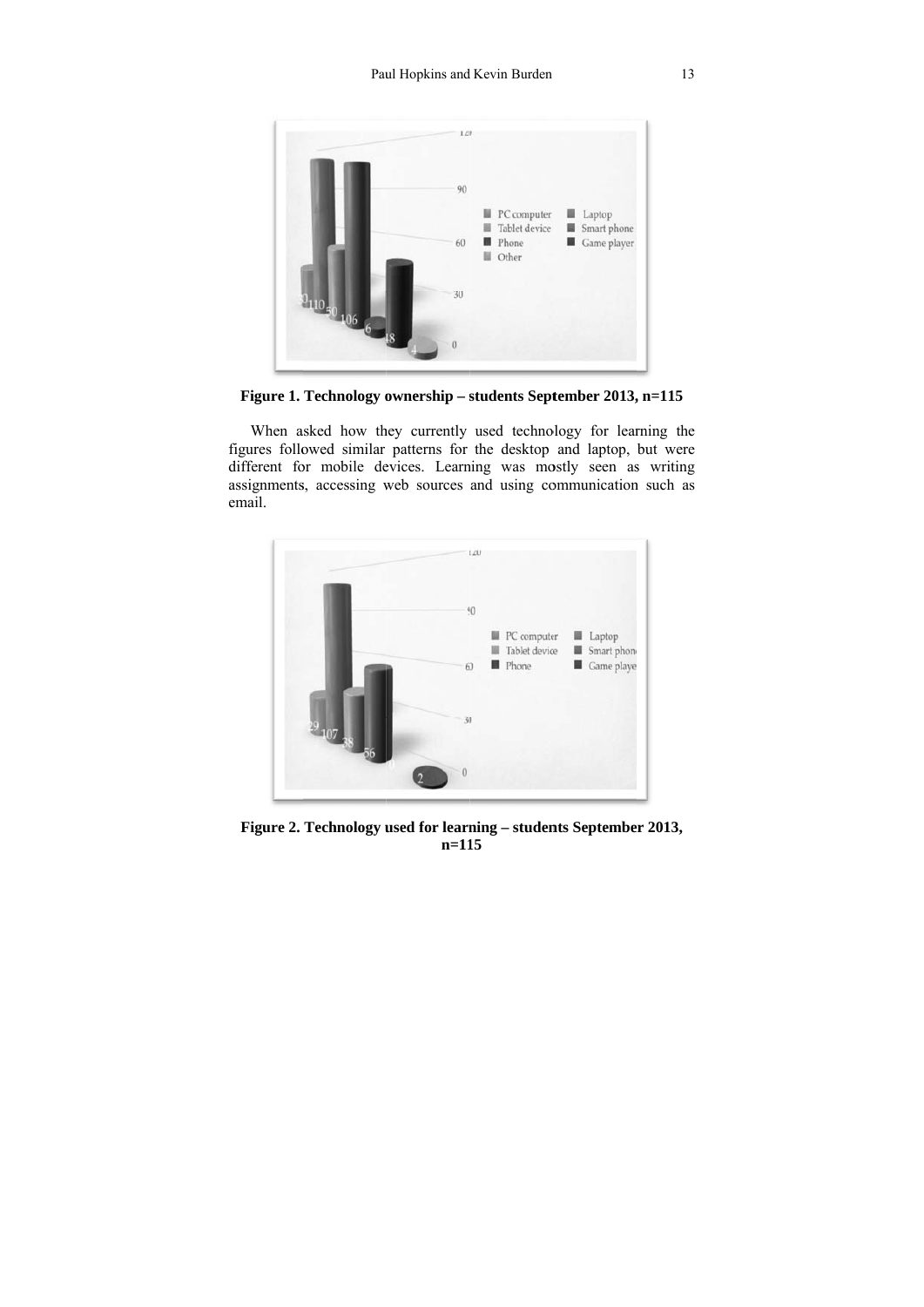The students were also asked how often, in their undergraduate teaching, they had experienced technology used in the teaching to which they had been exposed.



Figure 3. Technology used for teaching – students September 2013, **n=11 15** 

The experiences of the students were that technology had been used to some degree in about three-quarters of their teaching, but when asked the type of technology this was overwhelmingly uni-directional technology, was mostly projection or presentation technologies, and with very few exceptions was synchronous with the teaching event. Very few of the students have experienced any remote or asynchronous teaching as part of their undergraduate degree.

Initially, the students were asked to keep a Wiki of their own use of the iPads. However, this was found to be technically challenging for many of the students, and so we reverted to the use of emailed reports sent to the researchers. At the time of writing this paper only the first three weeks of this data is available. This amounts to about 200 emails of data, the scope of which ranges from 400-500 word reports showing an analytical and reflective account of usage to a short descriptive comment of use or nonuse. Initial analysis can group the comments into four areas:

a) The iPad as a resource access device Given the nature of the inquiry-based learning and the provision of materials for the students to access before the IBL sessions this was one of the most prevalent reported uses of the device. The use of the device has allowed for the distribution of multimedia resources for students to access including e-books and other e-resources via the library services.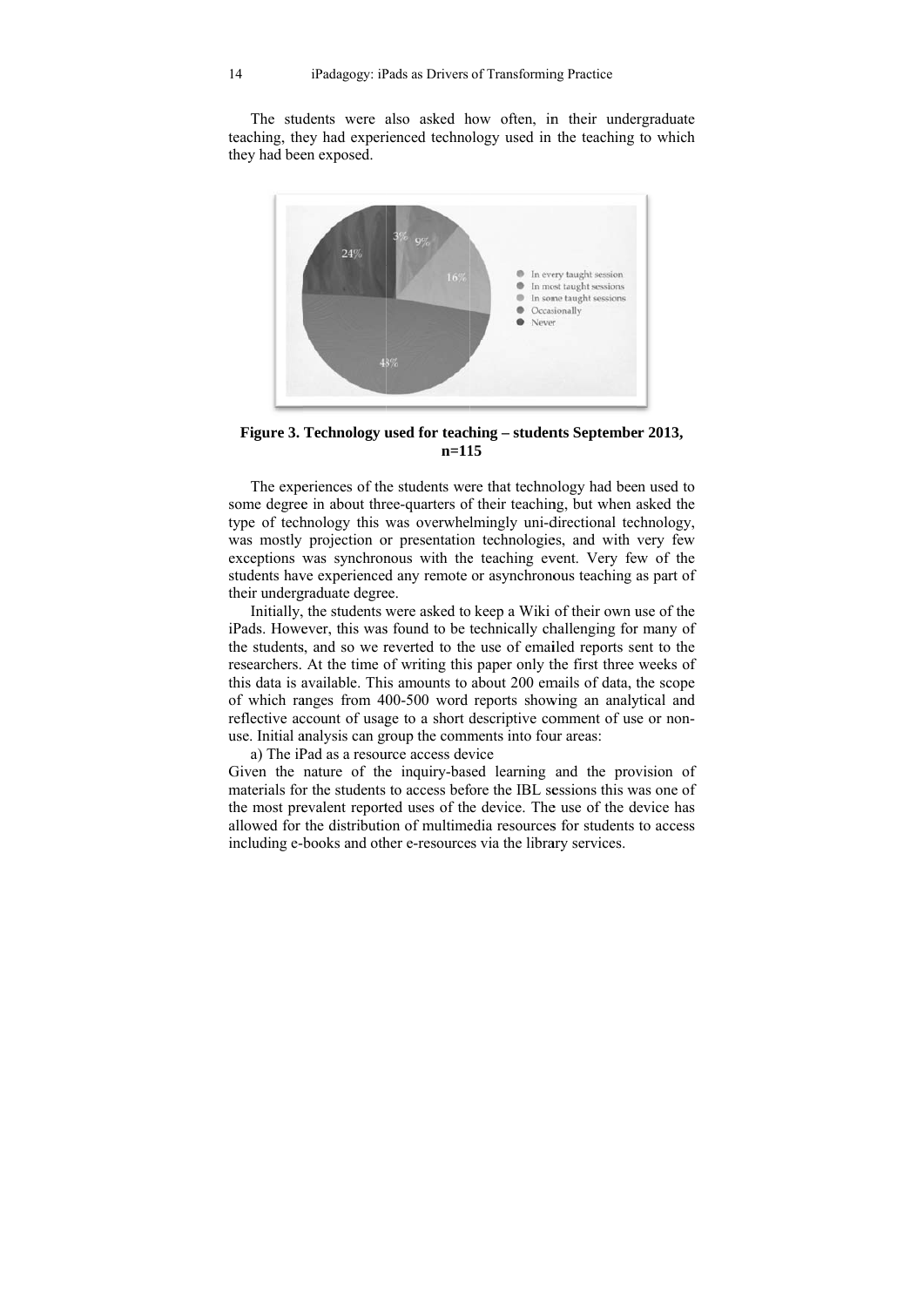#### Comments from students include:

"…iPad mainly for... FiPS (professional studies) reading, subject method reading and research within subject method sessions…"

"…Looking at Prezis, to do pre-reading without having to print it out/ carry documents around…"

"…Keynote power points during method sessions, research during university based days…"

"…Especially finding it handy for reading downloaded journals…"

"…I have used iBooks and Pages more than any other apps, these have helped with reading and writing."

"Being able to save various documents in iBooks has proven very useful, and it has certainly saved on paper…"

"…I do love is the podcasts, I have downloaded many to do with history and listen to them on my way into university or school."

b) Taking notes, organising work and making resources

As well as accessing resources the students have been using the devices in sessions to take notes and to organise their learning, including the use of applications such as Dropbox and Calendar as well as list makers and checklists. Whilst many students are still also using traditional resources such as pen and paper more and more are using the devices to take notes (using a word processor application) to map ideas (using post-it or mind mapping applications) or using the camera to capture shots from groups work or the notes from the tutor's screen.

Comments from students include:

"…Taking notes, creating mind-maps…"

"It has helped my learning in that the resources are to hand without having to print them all out, making organisation much easier…"

"…Used it to make presentations using Keynote and to make notes using pages…"

"…Note taking and pre-reading for class…"

"…To take pictures of the posters we made in FiPS, and to fill in the journal…"

"…I use the iPad to take pictures for inspiration for future planning and resources…"

"I find the iPad very handy to show documents quickly to other people and share information…"

"The iPad as been useful when reading articles in class being able to highlight and annotate things on it…"

"My favourite app so far though is "Paper". I have been using this app to draw pictures that I will then be able to use as my own resources in PowerPoint or active inspire…"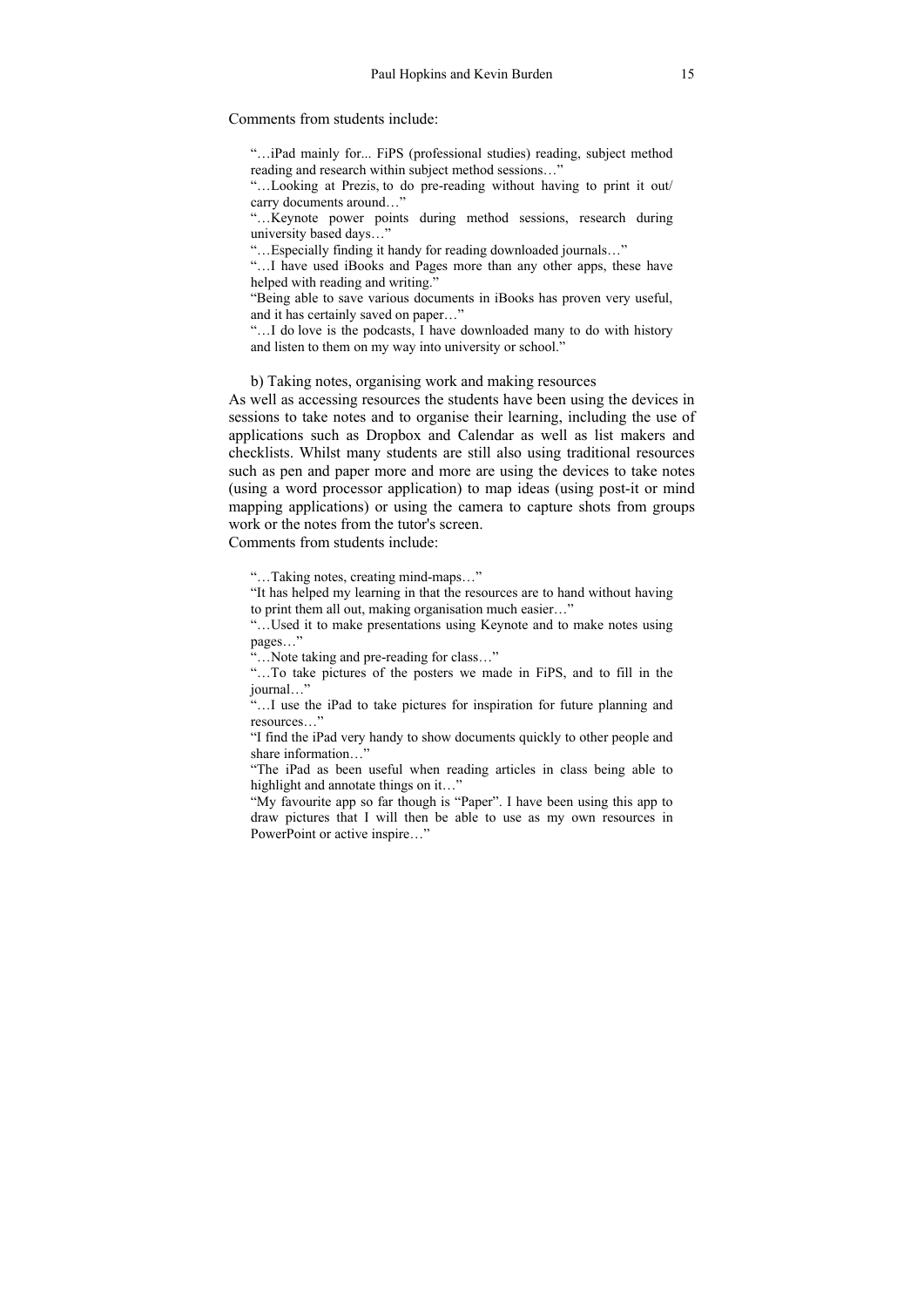"I have also taken photos of some of the work that we have produced in method sessions…"

#### c) Reflective practice

We are beginning to see the students thinking about how the devices can be used for reflective practice. This allows them to capture data about their practice, and then easily share this with their mentor either in the university or in their partnership placement practice school. This kind of practice is transformational (McCormick & Scrimshaw, 2001) in terms of what they could previously do with the technology.

"I have had the opportunity to record short starter activities and teaching tasks which have allowed me to critically evaluate the way I teach…" (History student teacher)

"I recorded my micro-teaching lesson today with my iPad so it will be helpful to have a look at it with my mentor in school and try to raise some aspects that I can improve…" (Languages student teacher)

#### d) Classroom usage

The students are starting to go into their partnership schools and classrooms, and there are some opportunities for them to be able to use the devices in the classroom. Students are also investigating with mentors how these might be able to be used more widely in the school.

"I used the device to record students where there were not enough Dictaphones…" (Geography student) "Useful apps for the classroom I have downloaded are a name generator

and a timer…" (English student)

"The ability to draw on top of documents using Sketch is a great alternative for when a Smart board is not available…" (English student)

What is interesting here is again the opportunity for transformational practice that the affordances of the technology allow (Aubussion et al., 2009), those of mobility and customszation especially with the incredible cheapness of the software, often free and rarely above £1.00.

#### e) Some initial issues

The introduction of the devices has not been without problems. Two of the devices (from a total of 150) had some technical issues that resulted in the devices having to be brought back to the centre for repair, and to this end we do have a stock of "replacement" devices, which can be used for this purpose. In addition, the mindset of using the device and the practical learning in using it, especially for those who have come from a non-Apple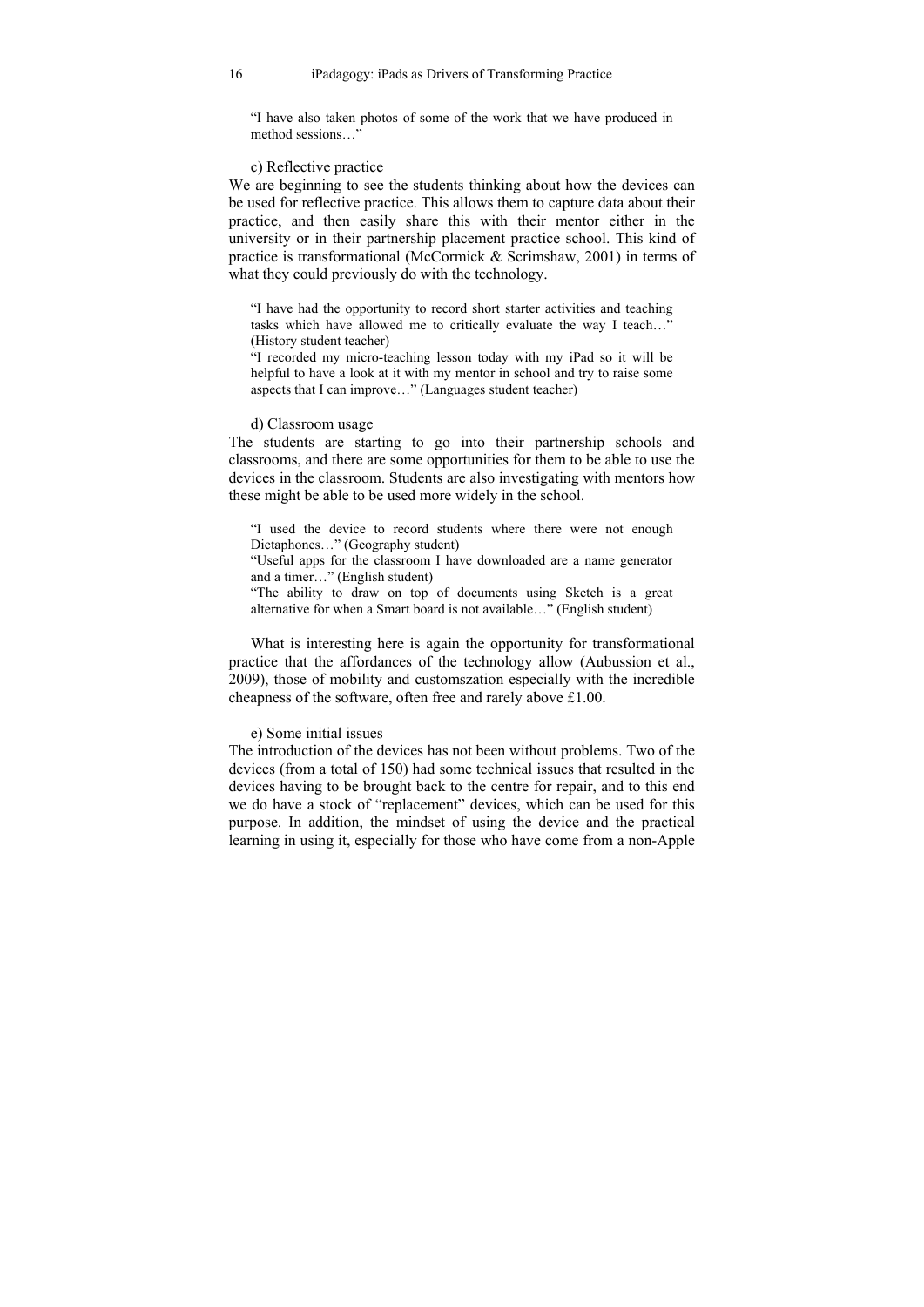background, caused a number of issues. Comments from the students include:

"I have been having some problems to manage all the information, personally I think that we have access to (so) many information what can make it confusing…" (Languages student)

"I have also found that it is easy for me to forget to do things on it, such as the journal as I am not seeing it in my bag everyday like I would have it was in paper format…" (Languages student)

"I can't use my iPad at my placement school, I don't have the Wi-Fi password yet…" (English student)

"I have noticed that it is difficult to keep track of work as it is available in a range of places, and it is quite easy to skip past something when it isn't completed…" (Languages student)

"I won't be able to use it in school because they have a no iPad policy…" (Languages student)

 "While my placement school has no problem with my use of the iPad within my teaching, they equally prefer working "on paper" for administrative purposes. This will therefore require me to copy up their handwritten observation notes onto the digital file..." (English student)

We have also experienced some technical issues with the provisions of Apple TVs in the teaching classrooms and the distribution of applications for specific groups, rather than the whole cohort.

#### **8. Conclusion and Implications**

At the time of writing, the project in still in progress and so the data is still in its initial stages (see above). We expect that by March 2014 we will have rich data from the university-based experiences of the students over the first 12 weeks of the course and their time on placement from November 2013. We will be able to further analyse data from the baseline surveys using descriptive statistics and deductive coding to create a broad overview of patterns of use before the deployment of the technologies. We hope that the conference committee sees that this is an exciting and innovative project – we believe it is the biggest of its kind in teacher education in England at this time, and already the unanalysed data is showing an excitement about the use of the devices in both the student and the tutor population of the Faculty of Education allowing innovative learning to take place.

The implications for both our own institution and wider arethat it offers a serious challenge to the lecture as a key teaching strategy and a move to a more inquiry-based and personalised learning style that has the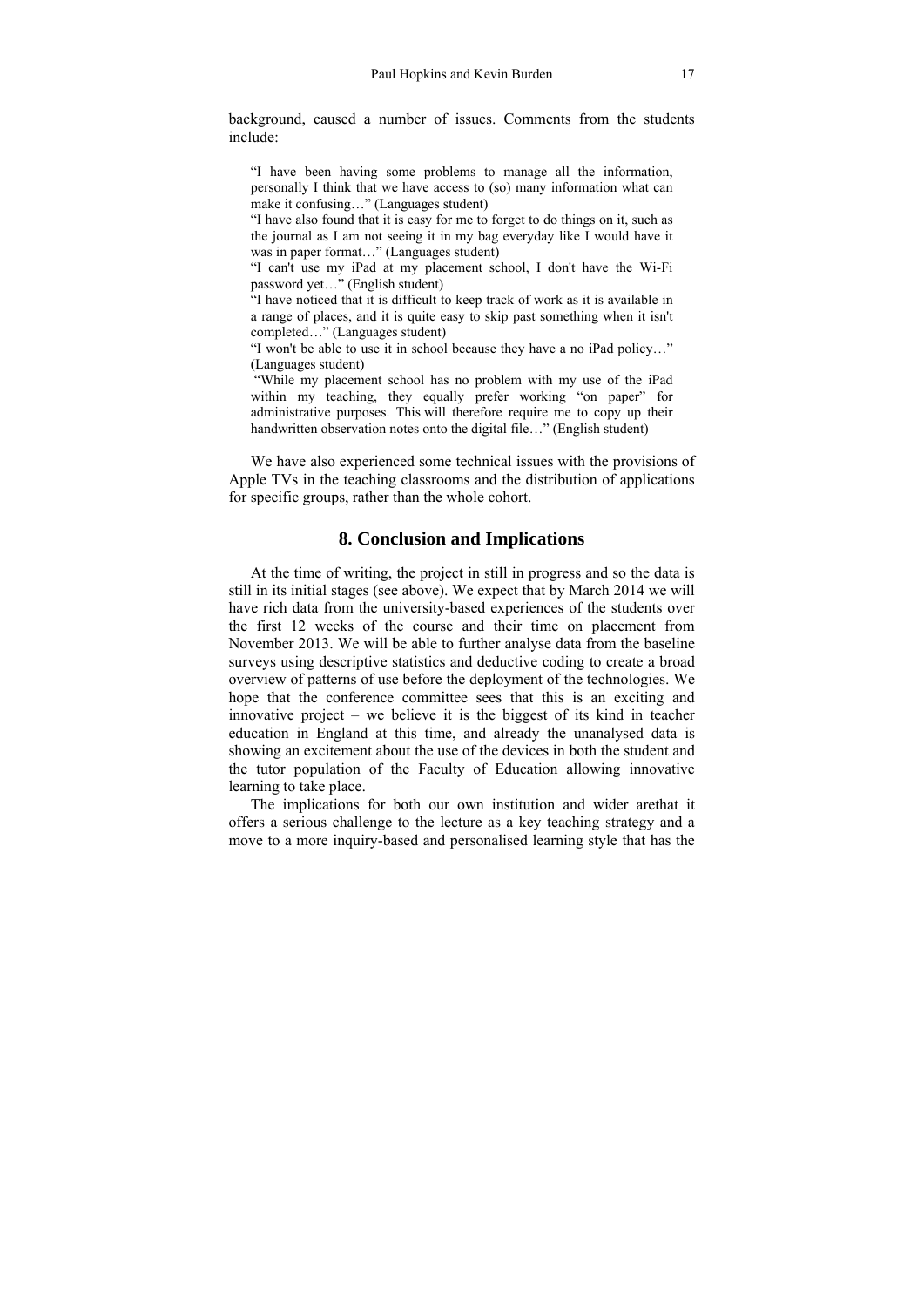potential to allow multi-model and multi-synchronous teaching and learning. Whilst this has been postulated widely for many years, we believe that the tablet technologies offer a practice as well as a pedagogic solution.

#### **References**

- Aubusson, P., Schuck, S., & Burden, K. (2009). Mobile learning for teacher professional learning: Benefits, obstacles and issues. *Research in Learning Technology, 17*(3), 233-247.
- Department for Education (2012). *Teachers' standards*. London: Department for Education.
- Fisher, T., Higgins, C., & Loveless, A. (2006). Teacher learning with digital technologies: A review of research and projects. *Report 14*. *Futurelab Series*. Bristol: Futurelab.
- Justice, C., Warry, W., Cuneo, C., Inglis, S., Miller, S., Rice, J., & Miller, S. (2001). A grammar for inquiry: Linking goals and methods in a collaboratively taught social sciences inquiry course. In *Society for Teaching and Learning in Higher Education* (Ed.), The Alan Blizzard award paper: The award winning papers. Windsor, Ontario, Canada: McGraw-Hill Ryerson.
- Kearney, M., Schuck, S., Burden, K., & Aubusson, P. (2012). Viewing mobile learning from a pedagogical perspective*. Research in Learning Technology, 20*(1), 14406.
- Hopkins (2013). A development of the Justice et al inquiry based learning model for the teaching education students. Retrieved October 31, 2013, from http://www.mmiweb.org.uk/hull/site/ibl/ibl.html
- McCormick, R., & Scrimshaw, P. (2001). Information and communications technology, knowledge and pedagogy. *Education, Communication & Information, 1*(1), 37-57.
- Naismith, L., Lonsdale, P., Vavoula, G., & Sharples, M. (2004). Literature review in mobile technologies and learning. *Report 11. Futurelab Series*. Bristol: Futurelab.
- Ng, W. (2013). Conceptualising m-learning literacy. *International Journal of Mobile and Blended Learning, 5*(1), 1-20.
- Rossman, G. B. (1998). *Learning in the field: An introduction to qualitative research*. Thousand Oaks, Calif: Sage Publications.
- UNESCO (2012). *Turning on mobile learning: global themes*. UNESCO: Paris.
- Wishart, J., McFarlane A., & Ramsden, A. (2005). Using personal digital assistants (PDAs) with Internet access to support initial teacher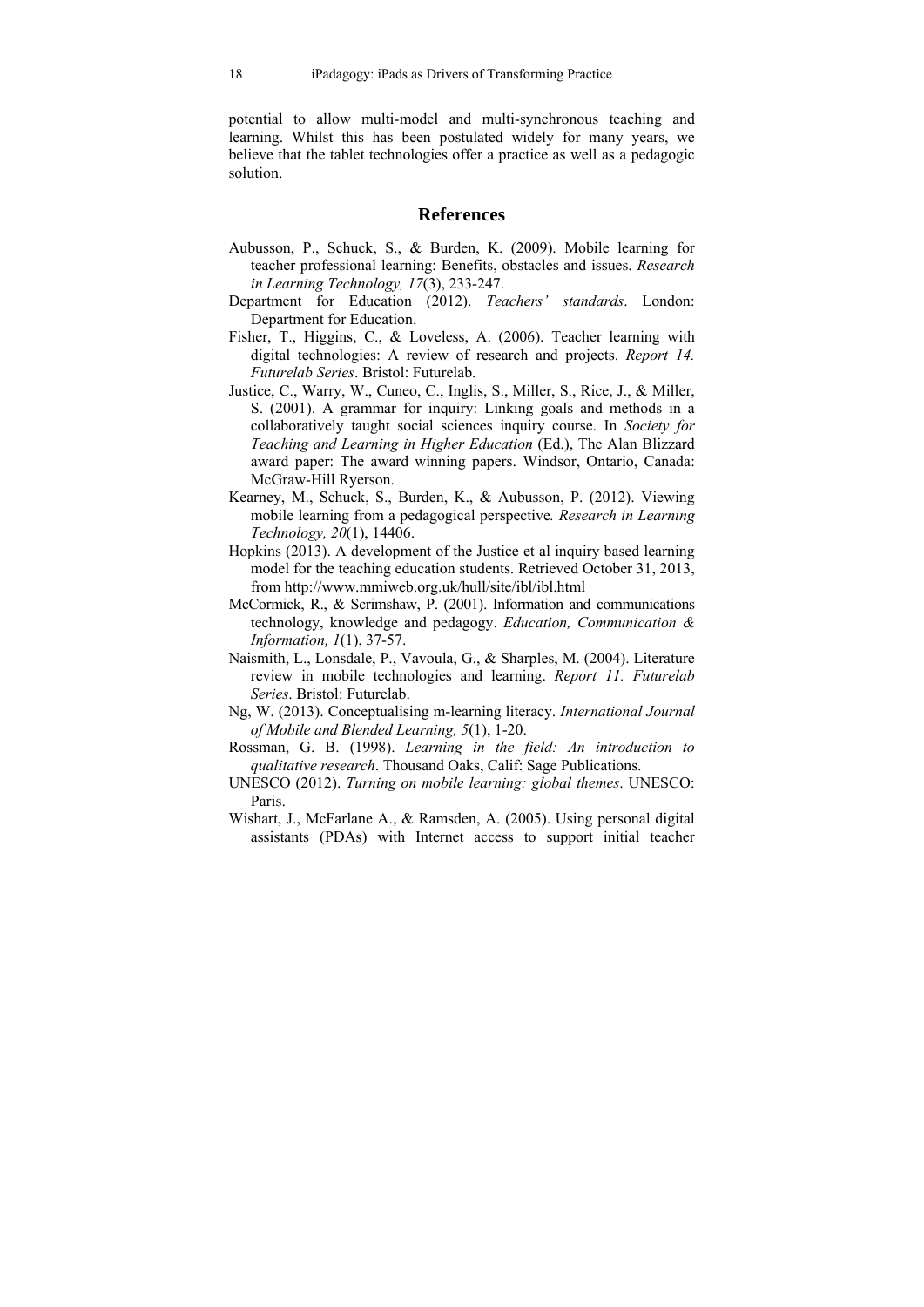training in the UK. *Proceedings of the mLearn 2005: 4th World Conference on Mobile Learning*.

Wishart, J. (2009). Use of mobile technology for teacher training. In M. Ally (Ed.) *Mobile learning: Transforming the delivery of education and training* (pp. 265–278). Edmonton, Canada: AU Press.